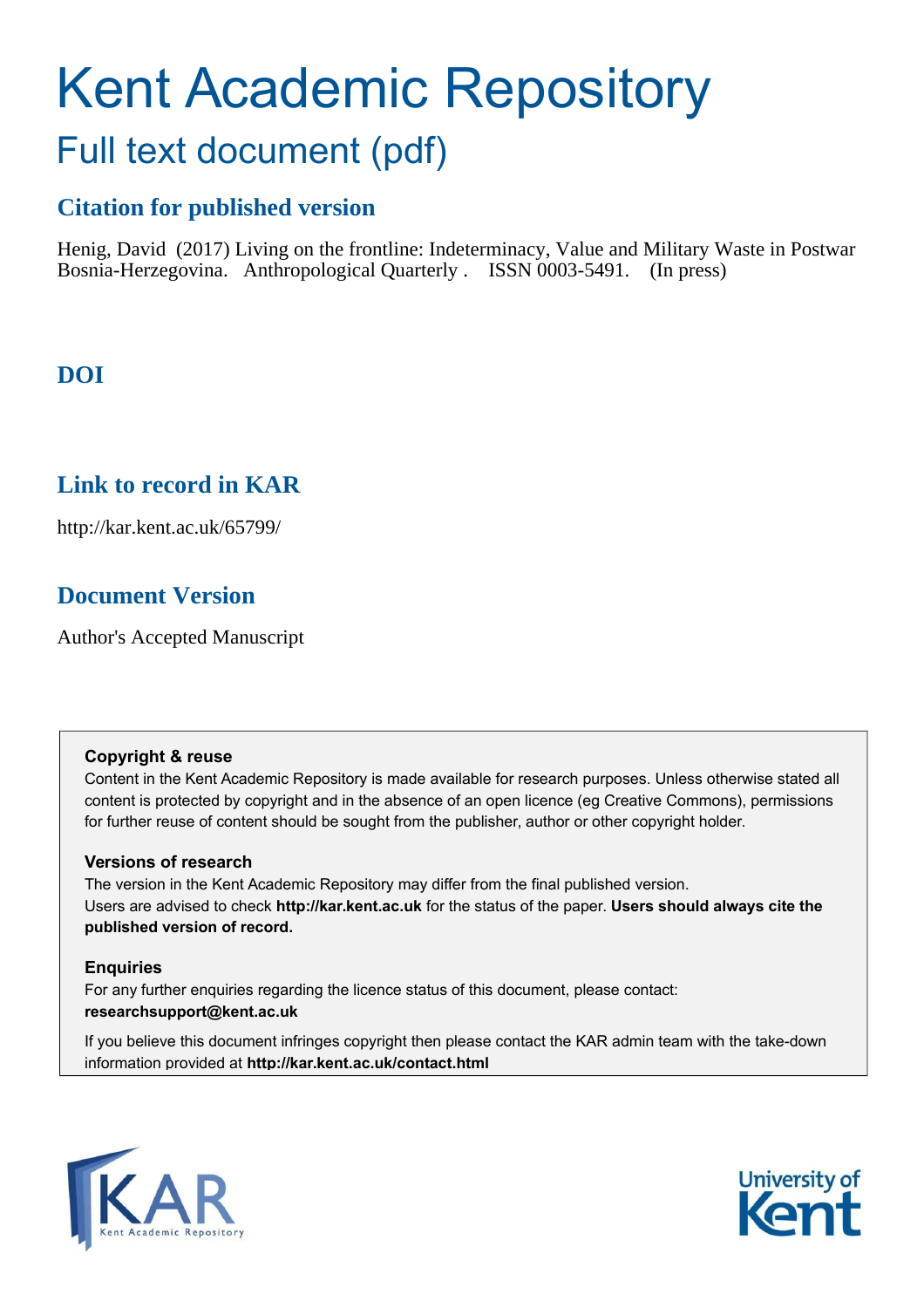#### **To be published in Anthropological Quarterly (accepted – 29 October 2017)**

#### **Living on the frontline: Indeterminacy, Value and Military Waste in Postwar Bosnia-**

#### **Herzegovina**

**\*\*\*** 

#### **David Henig**

#### **Abstract**

More than 5,000 people around the world are injured or killed every year by landmines and unexploded ordnance, whether in active or former zones of conflict. This article explores how the after effects of war, materialised in military waste (unexploded landmines, shrapnel and bullets), transform forms of life in a post-war polity. It elucidates how the ongoing presence of military waste radically transforms the environment and the very conditions of liveability for those who dwell in such spaces many years after the actual conflict has finished. Situated in impoverished rural areas of postwar Bosnia-Herzegovina, I offer an ethnographic elucidation of the social life of military waste and its entanglement in people's attempts to remake livelihoods and reengage with their environment in the aftermath of the Bosnian war (1992-1995) that has resulted in pervasive politicisation and privatisation of social redistribution, and has given rise to an unprecedented degree of precarity. My aim is to document how the ongoing presence of landmines and military waste renders the landscape and peoples' livelihoods not only radically uncertain and distressing but also often indeterminate, and thus open to the generation of unexpected forms of engagement, cohabitation, and value creation. By treating military waste as indeterminate, I ask what forms, practices, and potential for value creation military waste engenders in a particular spatio-temporal configuration of postwar Bosnia-Herzegovina. By tracking the emerging activities surrounding land use and value creation in timber forest contaminated by military waste, I show how this invisibly dangerous landscape gives rise to new ways of engaging with the forest's economic potential vis-à-vis economic precarity in the postwar period. Ultimately, the article suggests how the subjective experience of fear gives rise to multiple modes of valuation, for people whose lives and the surrounding environment are mediated by experiences and remainders of conflict.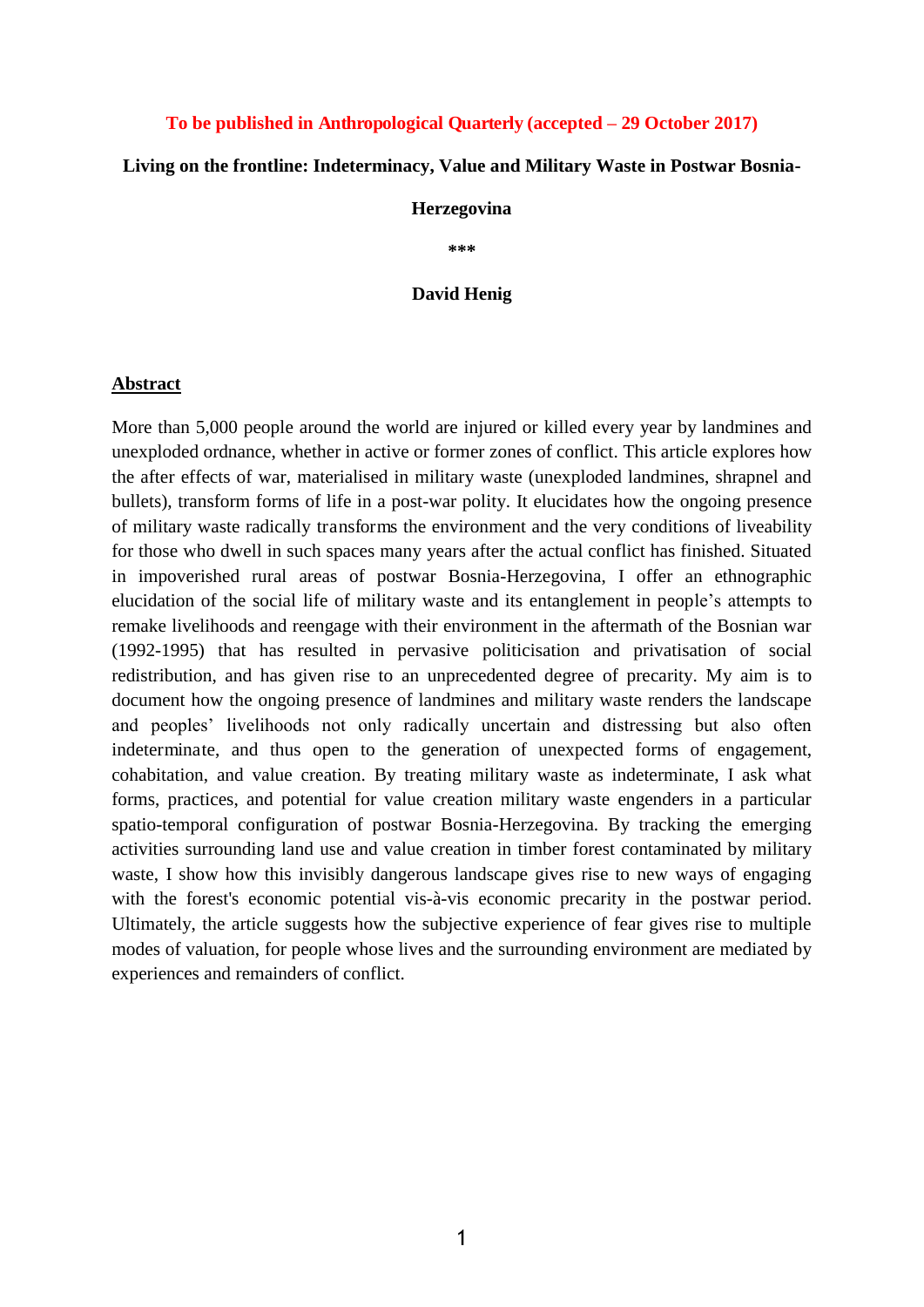# **Living on the frontline: Indeterminacy, Value and Military Waste in Postwar Bosnia-Herzegovina**

Mustafa stopped his old silver Volkswagen 2 on an empty semi-asphalted road in the Zvijezda highlands, in Central Bosnia. He turned to me and said, 'let me show you something'. We left the car and walked towards a curve in the road from where we had a spectacular view of a verdant valley surrounded by forested hills. Mustafa was a well-known local patriot, so my initial reaction was that he probably wanted me to take a few pictures of his homeland. When we reached the curve, however, he pointed to the hills, and traced the outline of the horizon from left to right with his index finger. 'You see the beauty?', he asked me, and added 'but you can't go there, otherwise you would be blown up. It's too dangerous, full of landmines. We have been assured many times that the forest would be cleared by 2019 but no one has started any de-mining clearance yet. Who could clear that anyway? It's impossible. Let me tell you something. No one can. The mines will stay there for another hundred years at least.'

This conversation took place in the early days of my fieldwork in 2008, and Mustafa was referring to the landmines that were left behind in the soil following the Bosnian war of 1992-1995. No clearing work has taken place in the area since I was first alerted by Mustafa to the presence of landmines nearly a decade ago. Since this first conversation, I have continually wondered how it is possible for someone to dwell in a place where every step could be their last. Mustafa's bitter comments about the contaminated landscape that will continue to be dangerous for at least another hundred years was a reminder that the poetics of dwelling is intricately intertwined with the politics of dwelling, and that the effects of violence can outlive generations and strike again, at any time.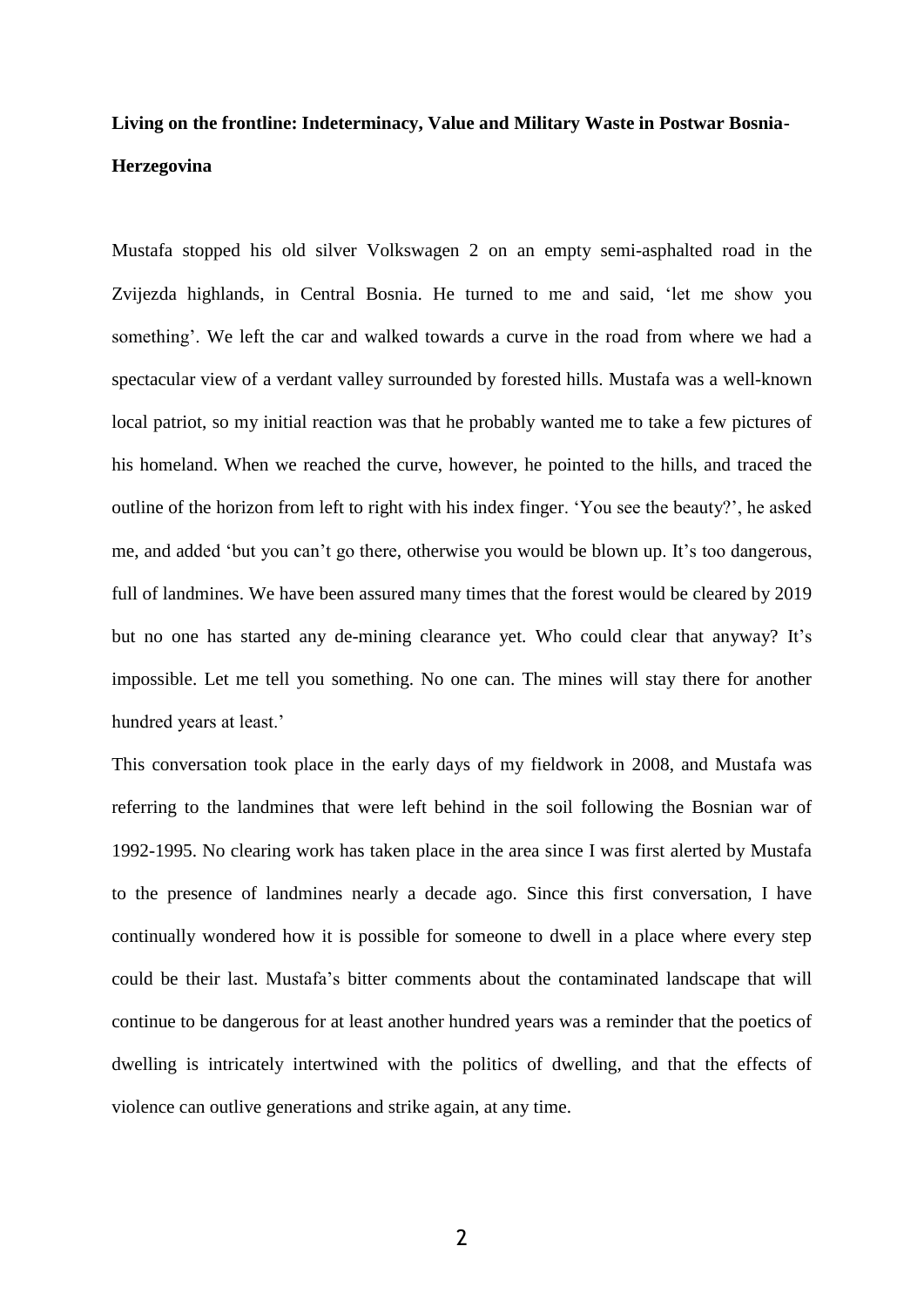In this paper I take the figure of Mustafa tracing the line of the horizon with his finger and pointing to the landmine fields as a bitter memento of  $20<sup>th</sup>$  century warfare. The comment that 'the mines will stay there for another hundred years at least' exemplifies, as Peter Sloterdijk writes (2009: 13), how in the development of modern warfare in the  $20<sup>th</sup>$  century the environment was drawn into battles between adversaries. This shift towards targeting assaults "on the environmental conditions of the enemy's life" marks a move away from warfare between states in favour of state-sponsored terrorism (Sloterdijk 2009:14).<sup>1</sup> Ultimately, as Sloterdijk's historical excursion suggests,  $20<sup>th</sup>$  century warfare will be remembered for "targeting no longer the body, but the enemy's environment", making it unliveable for a long period of time.

Sloterdijk is concerned primarily with the development of atmoterrorism, perhaps reflecting the fact that his essay was written in the immediate aftermath of the 9/11 (hence the original German title of the essay Luftbeben - an "airquake"). Yet he offers intriguing insights and contextualisations for our thinking about the pervasive militarisation of the world we live in today, and its impact on the transformation of the environment. By coining the term "atmoterrorism", he attempts to understand how the air and atmosphere are being targeted as "the primary media for life" and for the very conditions of being-in-the-world. In this paper, I suggest that we extend Sloterdijk's otherwise thought-provoking focus on air and atmosphere and the specific moment of the assault by bringing other "media for life" and temporalities into the equation. My starting point is that the boundaries of a conflict and its aftermath are never clear-cut, and the assault on the enemy's environment does not stop with the signing of peace agreements.

To elaborate on this proposal, in this paper I focus specifically on the ongoing presence of military remainders and discard (hereafter "military waste") — which could be radioactive, toxic, or unexploded — and which radically transforms the environment and the very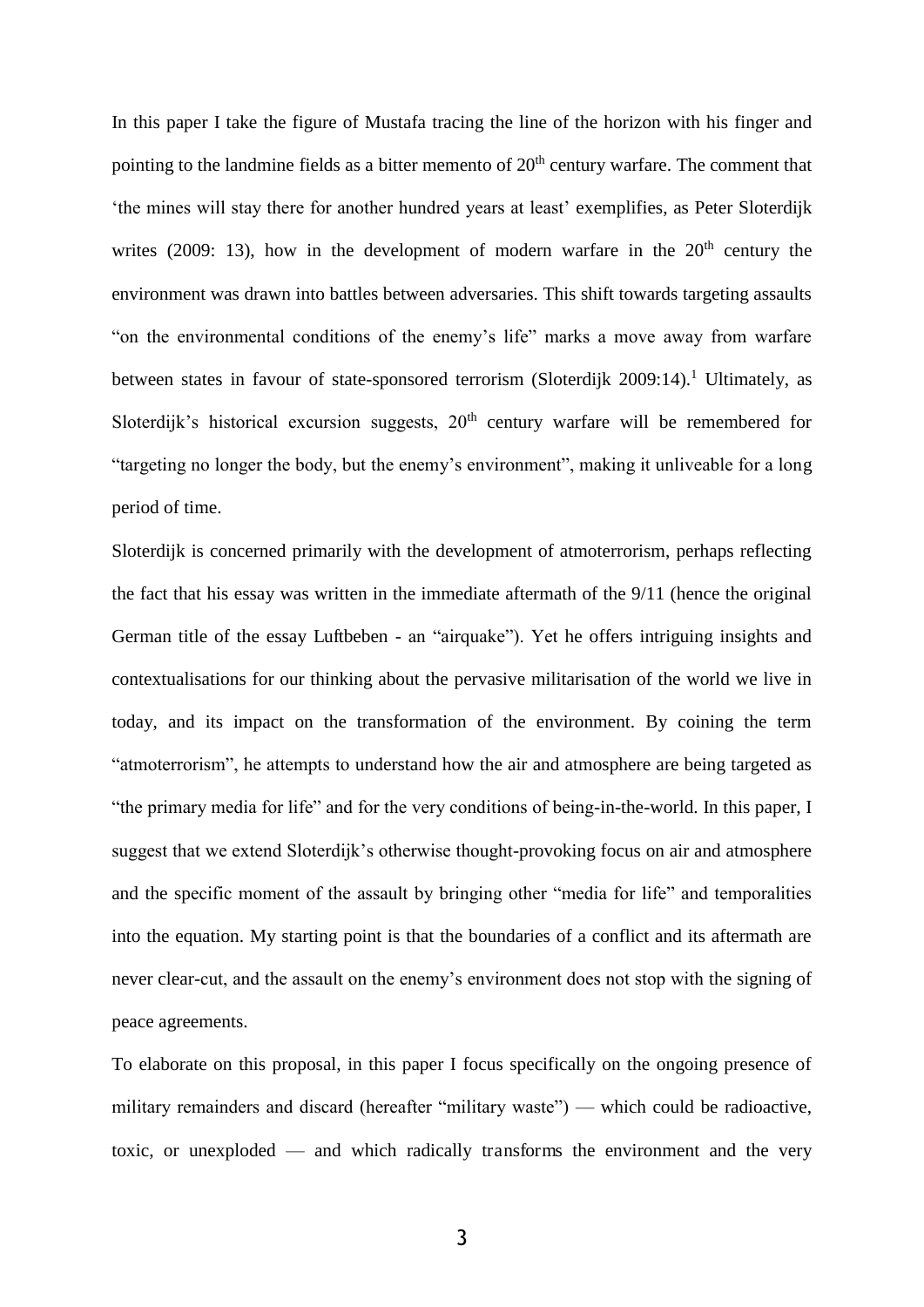conditions of liveability for those who dwell in such spaces many years after the actual conflict has finished. This analytical move can thus contribute to the anthropological scholarship that focuses on ethnographic elucidation of affective, discursive and practical responses to the conditions created by large-scale socio-political transformations driven by military conflicts. Despite there being a huge body of existing scholarship on conflicts and post-conflict reconstruction, less attention has been paid to the social life of the material remains of conflict (Bryant 2014) that permeate and transform the environment in which everyday social fabric and forms of life unfold during peacetime. The form of remains that I have in mind, and which continue to threaten numerous communities across the globe, are landmines and other forms of unexploded ordnance left behind by military conflicts.

As Eleana J. Kim (2016:164) recently remarked, despite a growing literature on the anthropology of militarism, there has been only a very limited focus on mines, weapons, their materiality, and the forms of life that they produce. Yet more than 5,000 people around the world are injured or killed every year by landmines and unexploded ordnance, whether in active or former zones of conflict (Bolton 2010). Landmines, along with other (un)exploded military waste, are "the extension of war's violence into peacetime" (Bolton 2015). Unexploded ordnance blurs in particular the temporalities of wartime and peacetime creating "situations of 'radical uncertainty'" and distress (Bolton 2015:44; Gregory 2011).

Taking this observation as a point of departure, this paper embeds military waste into its specific historical, political and social configurations in order to trace its social life in peacetime. My aim is to document how the ongoing presence of landmines and military waste renders the landscape and peoples' livelihoods not only radically uncertain and distressing but also often indeterminate (Kim 2016:166), and thus open to the generation of unexpected forms of engagement, cohabitation, and value creation (Alexander and Sanchez, n.d.). In what follows, I shall thus distinguish between mere "uncertainty", which figures in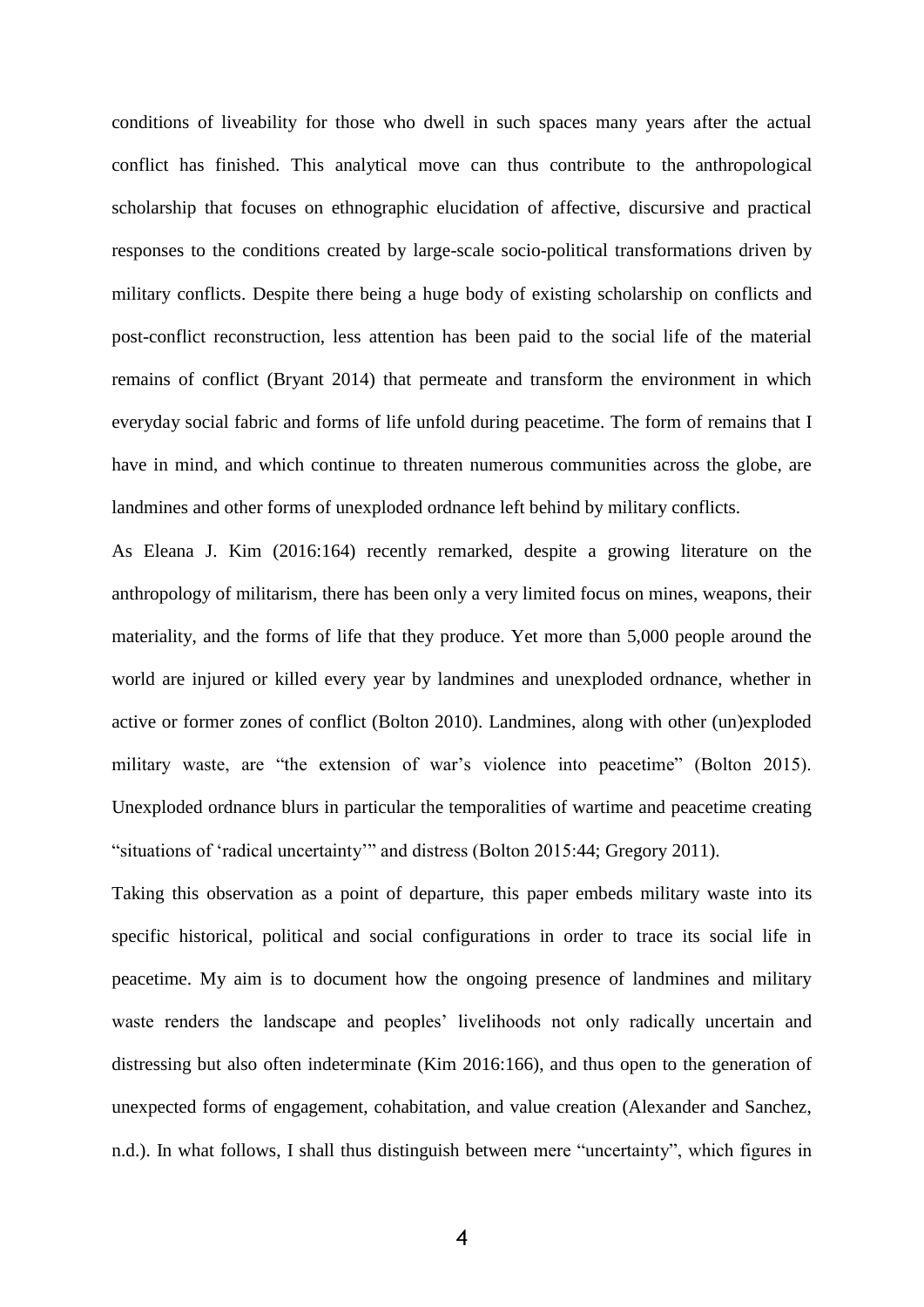my ethnography as inward-oriented affect with debilitating effects on the capacity to act, and "indeterminacy" as taking an outward-oriented stance of disambiguation and attempting to co-determine particular ways of knowing and acting in a given spatio-temporal configuration. In doing so, I move away from recent engagements with the concept of "indeterminacy" as a welcome contribution to the epistemology of anthropology (e.g. Miyazaki 2004; Tsing 2015). Instead, I attend to "indeterminacy" as an ethnographic object of analysis (see Jansen 2016) in order to elucidate co-existing registers of indeterminacy in the lives of people in a specific historical configuration, and explore how, in turn, people engage with indeterminacy.

Based on long-term fieldwork in rural areas of postwar Bosnia-Herzegovina, I offer an ethnographic elucidation of the social life of military waste and its entanglement in people's attempts to remake livelihoods and reengage with their environment in the aftermaths of a conflict. "Military waste" as I employ it here, is a useful umbrella concept that includes landmines and other exploded and unexploded ordnance such as shrapnel and bullets. As I have argued elsewhere (XXXX), a study of military waste can shed light not only on the hazards that it poses in terms of explosions and other dangers, but also on the emotional distress that it provokes in people who dwell alongside it (Navaro-Yashin 2012). In this paper I move on from conceiving of military waste as merely dangerous and disempowering, and explore its entanglement with unfolding forms of life in the contaminated environment instead. Whereas for South Korean farmers living alongside the mined Korean Demilitarised Zone, the presence of landmines opened up "alternative ways of seeing and understanding movement and mobility in the border regions of South Korea" (Kim 2016:163), for villagers living in the deprived rural areas of Central Bosnia, military waste has engendered new forms, practices, and potential for value creation, as I shall now explore (Reno 2015: 562- 563).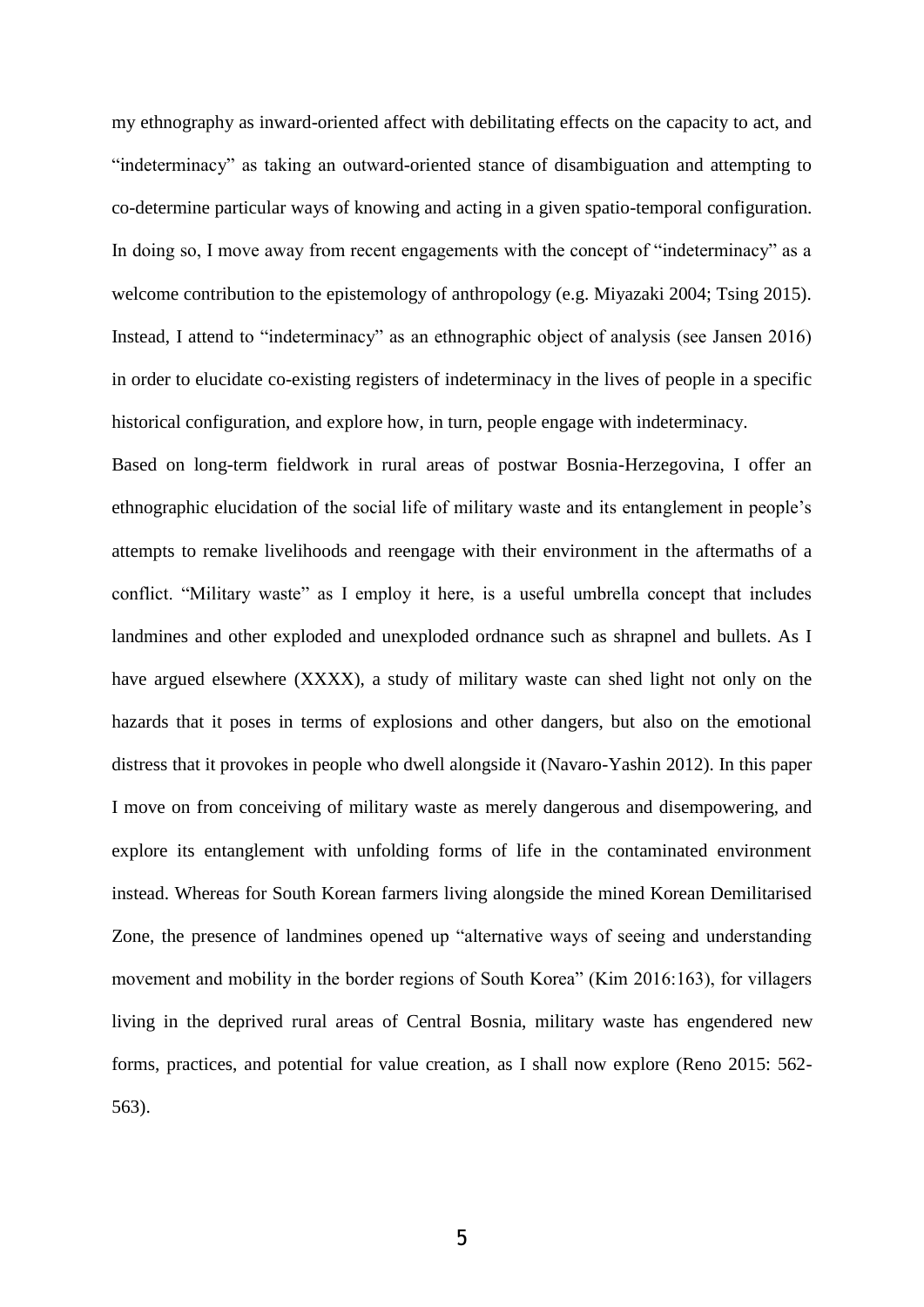#### **Fucking mushrooms**

Let me begin with a story about mushroom hunting in villages in the Zvijezda highlands, in central Bosnia-Herzegovina where I have been conducting fieldwork since 2008. In Bosnia-Herzegovina, mushroom hunting is a popular activity among villagers and townspeople alike (Jasarević 2015). Yet for villagers in the highlands, mushroom hunting also evokes very concrete experiences of indeterminacy, marginality and neoliberal precarity. For the villagers these experiences are unfolding in their lives at a particular historical juncture, characterised by the adjectives "postsocialist" and "postwar". These adjectives capture the enduring conditions of life, which lacks the promise of economic, political and social stability following the disintegration of socialist Yugoslavia, and the Bosnian war in 1992-1995 (Gilbert 2006; Jansen 2015; Jansen, Brković and Čelebičić 2016; Kurtović 2016). As I discuss in the following section, the postsocialist, postwar socio-political juncture has conditioned specific registers of indeterminacy, emerging from the way that the postsocialist, postwar Bosnian state operates, and how forms of redistribution, labour, and property relations have been reconfigured in the past twenty years. For the time being, let's take these adjectives at face value and return to mushroom hunting.

Mushroom hunting is a seasonal activity in the Zvijezda highlands. I first became aware of it when I overheard 'fucking mushrooms' (jebem ti gljive)<sup>2</sup> shouted repeatedly during a coffee conversation between two villagers in the neighbourhood where I was living. Sifet, the villager who kept loudly repeating it after almost every sentence, was evidently distressed. His forehead was sweating heavily. His hands were visibly shaking. His body was trembling from fear and shock, despite the fact that he was smoking one cigarette after another, and drinking sweet coffee made by his neighbour in an attempt to calm down. Although I became used to men swearing in public early on in my fieldwork, this time it was Sifet's body language that caught my attention.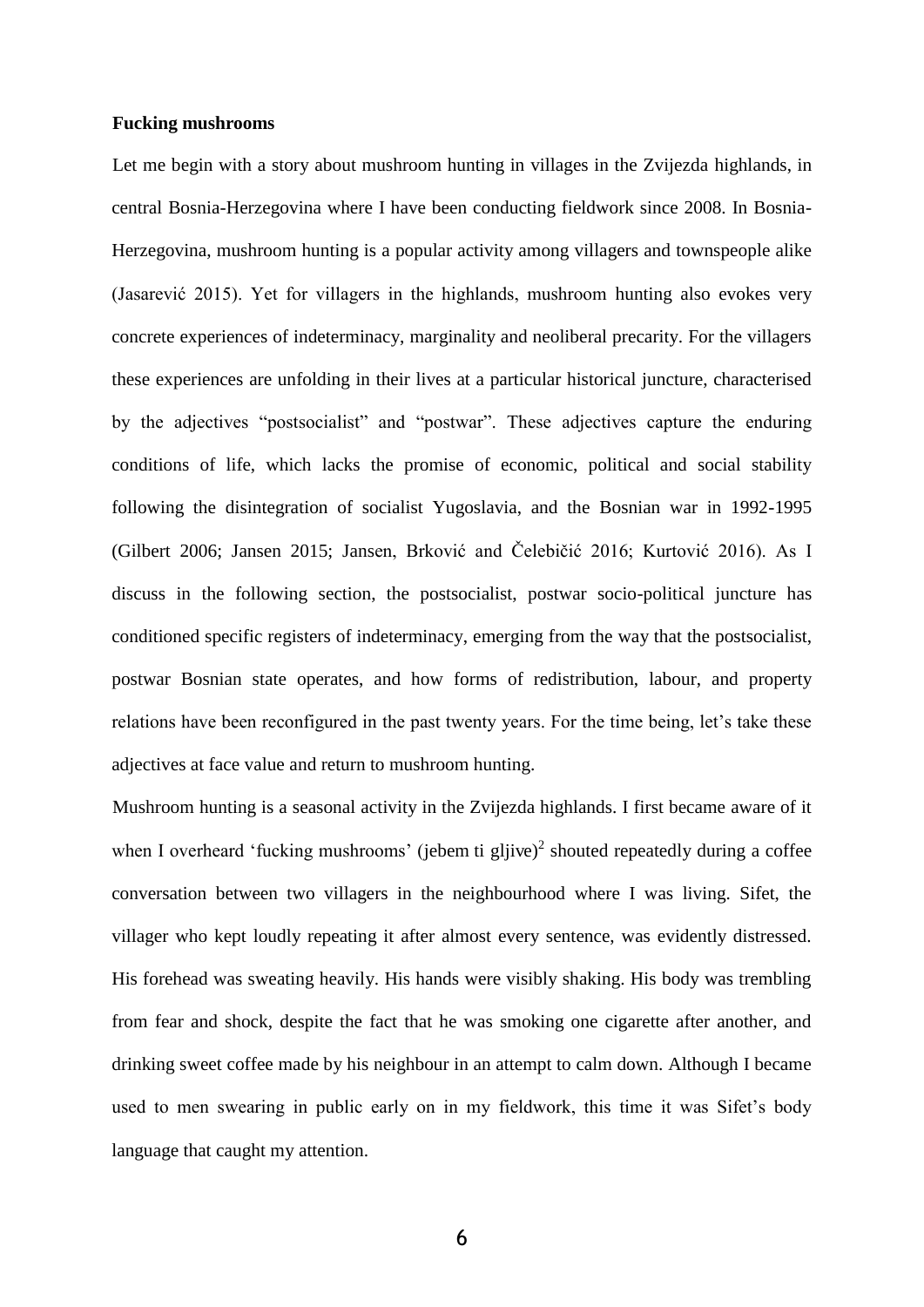In the hope of earning a little bit of cash but also for his personal pleasure and taste, Sifet had joined another villager, Biki, in a mushroom hunting expedition earlier that day. Biki has an irregular job at one of the village sawmills. Like many villagers, Biki spends his free time in the forest, collecting whatever he can sell: mushrooms, wild strawberries, blueberries, raspberries, hips, firewood, timber. Unlike in other postwar communities such as Vietnam or WWII Britain (Moshenska 2008), villagers do not harvest metal parts of military waste as such, mainly because many landmines actually have a plastic shell (PMA-2 type). The collected fruits, along with local dairy products, are subsequently sold to intermediary traders, following the commodity chain between the villages and more affluent clientele in the municipal towns, and more often in the capital, Sarajevo. What Sifet did not expect, however, was to be led by Biki to the areas around and behind the linija.

The linija in the vernacular refers to the frontline areas of the 1992-1995 Bosnian War<sup>3</sup> in the surrounding forest, and where unexploded landmines from the conflict are still buried in the soil, and shrapnel and bullets are hidden in the trunks of trees  $(XXXX)$ .<sup>4</sup> It was in this context that I overheard Sifet swearing and lamenting the fact that 'no one can be certain when walking around the linija' He continued:

'I wouldn't have gone there even if they were giving me a million. We were told that the paths had been cleared, weren't we? And we all know what happened. A hundred times people walked on the nearby path, and on the hundred and first time Munis' bull stood on *pašteta*<sup>5</sup> and its legs were torn to pieces. It is futile to think that the paths are cleared.'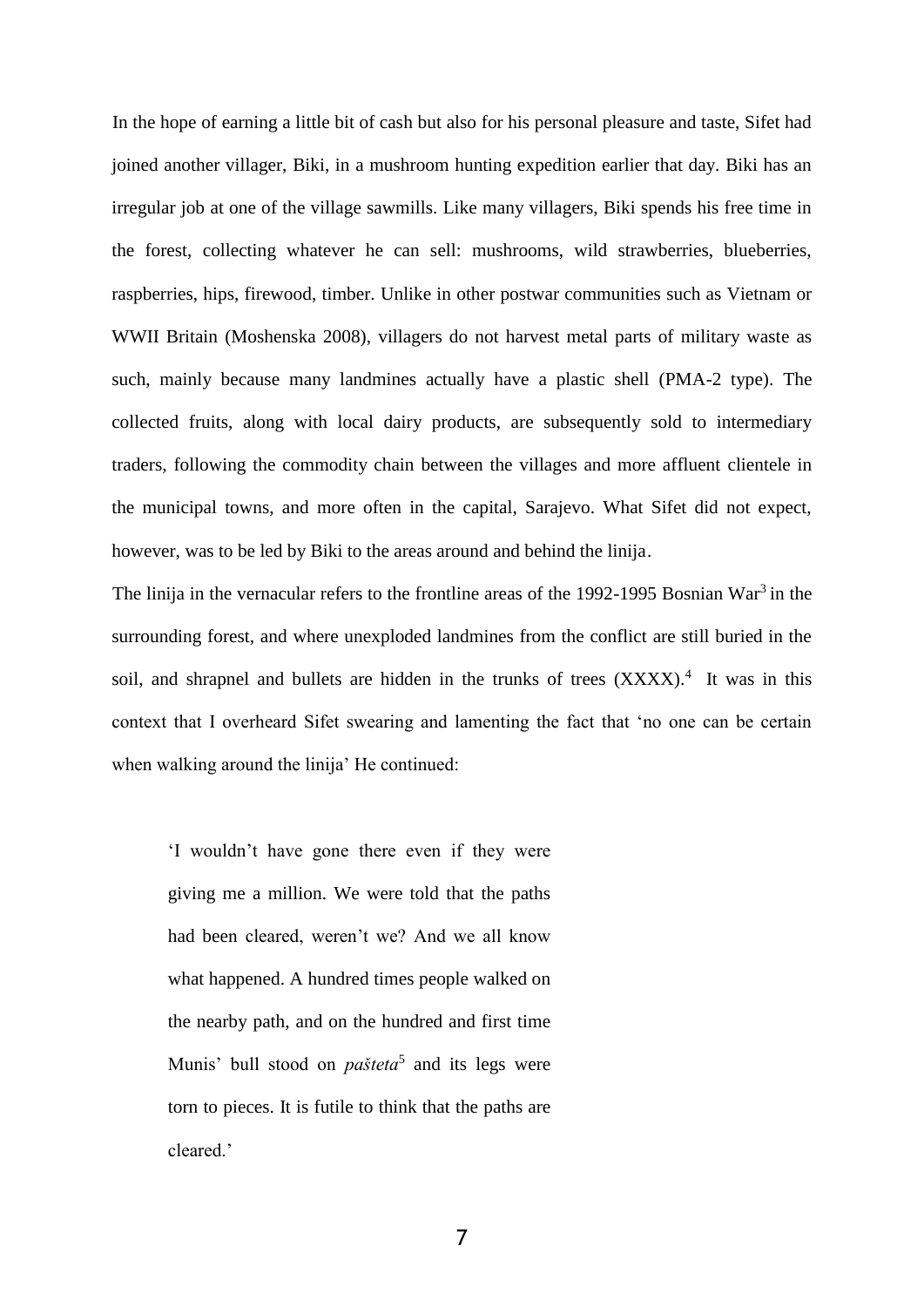The dangerous linija cuts through the forest on the hill above the village, but also through the surrounding fields, meadows and paths. And it is this haunting presence of military waste landmines, bullets and shrapnel - in the landscape and how it has an impact upon the uses and values of land, which conditions the second register of indeterminacy that I explore in this paper.

The question of the unknown and the fear it engenders are part and parcel of everyday life not only for many villagers in rural Bosnia-Herzegovina, but for numerous individuals and communities across the globe whose lives have been entangled with military waste in the aftermath of military conflict (Green 1994; Kim 2016; Kwon 2008; Navaro Yashin 2012). In this paper I focus on the two registers of indeterminacy and attend to them through ethnographic elucidation of emergent forms of knowing and living in the environment that is contaminated with military waste. I suggest that the regimes of indeterminacy co-exist, and unfolds in the lives of the villagers in two intertwined ways. First, it refers to the conditions and experiences of 'not knowing' things, and the affective registers (such as fear) that 'not knowing' things engender. No one can be certain whether they are risking their life by stepping on a landmine when entering the areas around the linija to collect mushrooms and wild fruits, or when engaging in logging. Second, it also brings about specific ways of managing conditions of economic precarity, namely, how to get by in a situation of prolonged unemployment and a loss of access to social protection and redistribution that forces more and more villagers to enter the areas behind the linija. No one can determine whether the timber extracted in the areas behind the linija will, or will not be, contaminated with shrapnel and bullets. No-one can therefore determine whether it can be sold to one of the local sawmills in order to get much-needed cash. And no-one can determine whether and when the forest patrol will be willing to extend its power to fine anyone for logging behind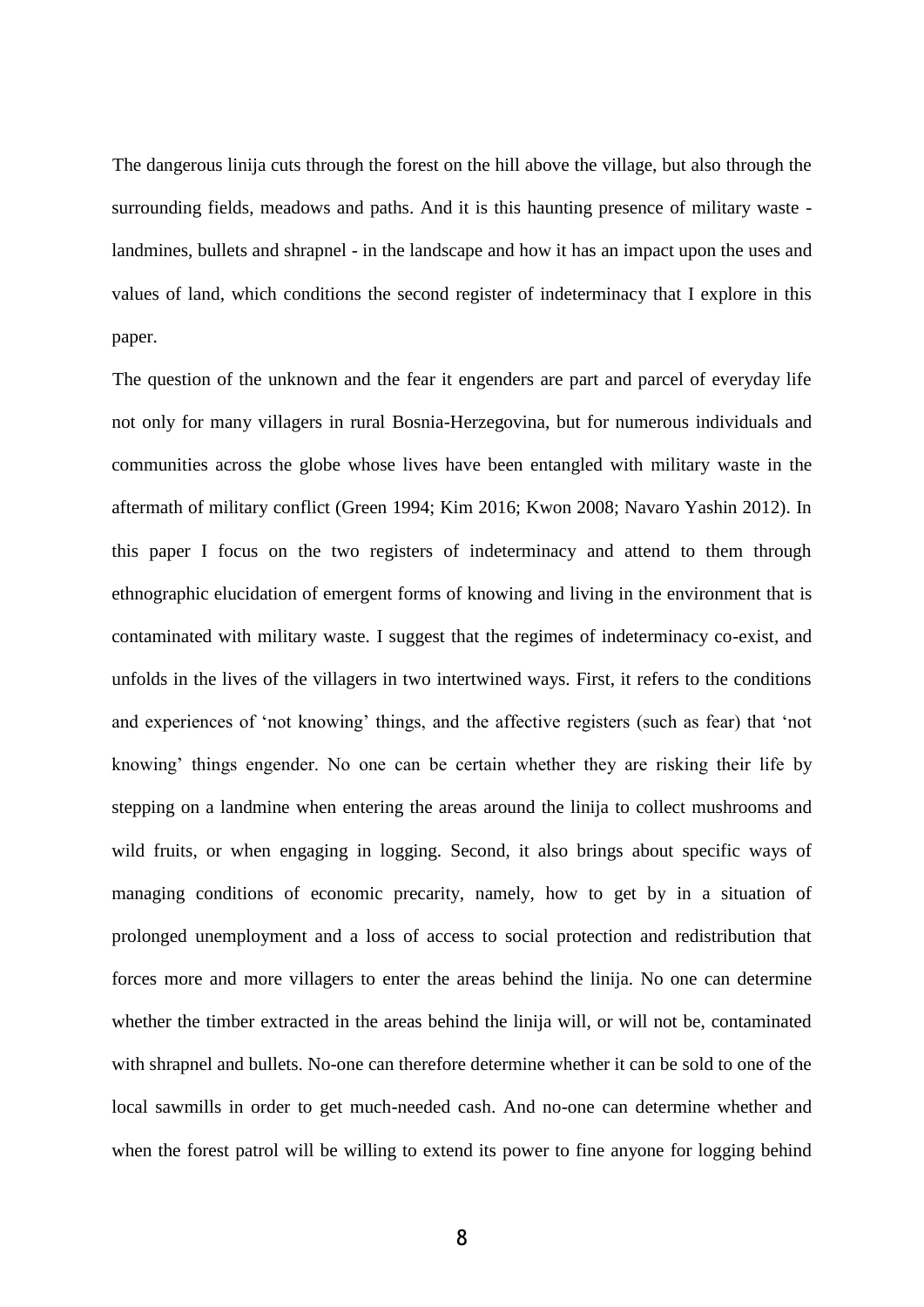the linija. Here, I draw on Alfred Gell's (1998) conceptual work on the art index to track how villagers evaluate and 'read' the landscape in the situations of 'not knowing' things. Specifically, I document villagers' attempts to make abductions, that is, semiotic inferences, as an emerging form of knowing in imperfect and indeterminate circumstances.

In order to ethnographically elucidate the postwar regimes of indeterminacy emerging from living near the linija, I shall explore how the effects of precarity and the presence of military waste transform the environment and the very conditions of liveability for those who dwell in such spaces by looking specifically at the regimes of land use and the activities of value creation they engender. By taking activities of value creation such as mushroom hunting, logging and other forms of collecting and selling, this paper offers an analytic and conceptual contribution to the debates on indeterminacy often characterised as "life without the promise of stability" (Tsing 2015). Instead, my attempt is to determine, ethnographically, what the emergence of such forms of life entails in a specific socio-historical configuration, and how villagers engage with indeterminacy (Jansen 2016).

#### **Precarious lives: The Bosnian Way**

In Bosnia-Herzegovina, conditions of indeterminacy have emerged from the unfolding effects of the postsocialist and postwar transformations (Gilbert 2006; Kurtović 2016). These effects have rendered the workings of the state somewhat dysfunctional and opaque. The reasons for this can be traced as far back as the Dayton Peace Accords,<sup>6</sup> mediated by the international community and led by the USA, that brought the Bosnian war of 1992-1995 to an end. The Dayton-brokered peace deal also designed complex power sharing mechanisms and new architecture for the postwar state. The effects of this top-down driven international intervention are that administrative and governmental apparatus are haphazardly distributed across multiple institutions with overlapping and unclear responsibilities, which make it hard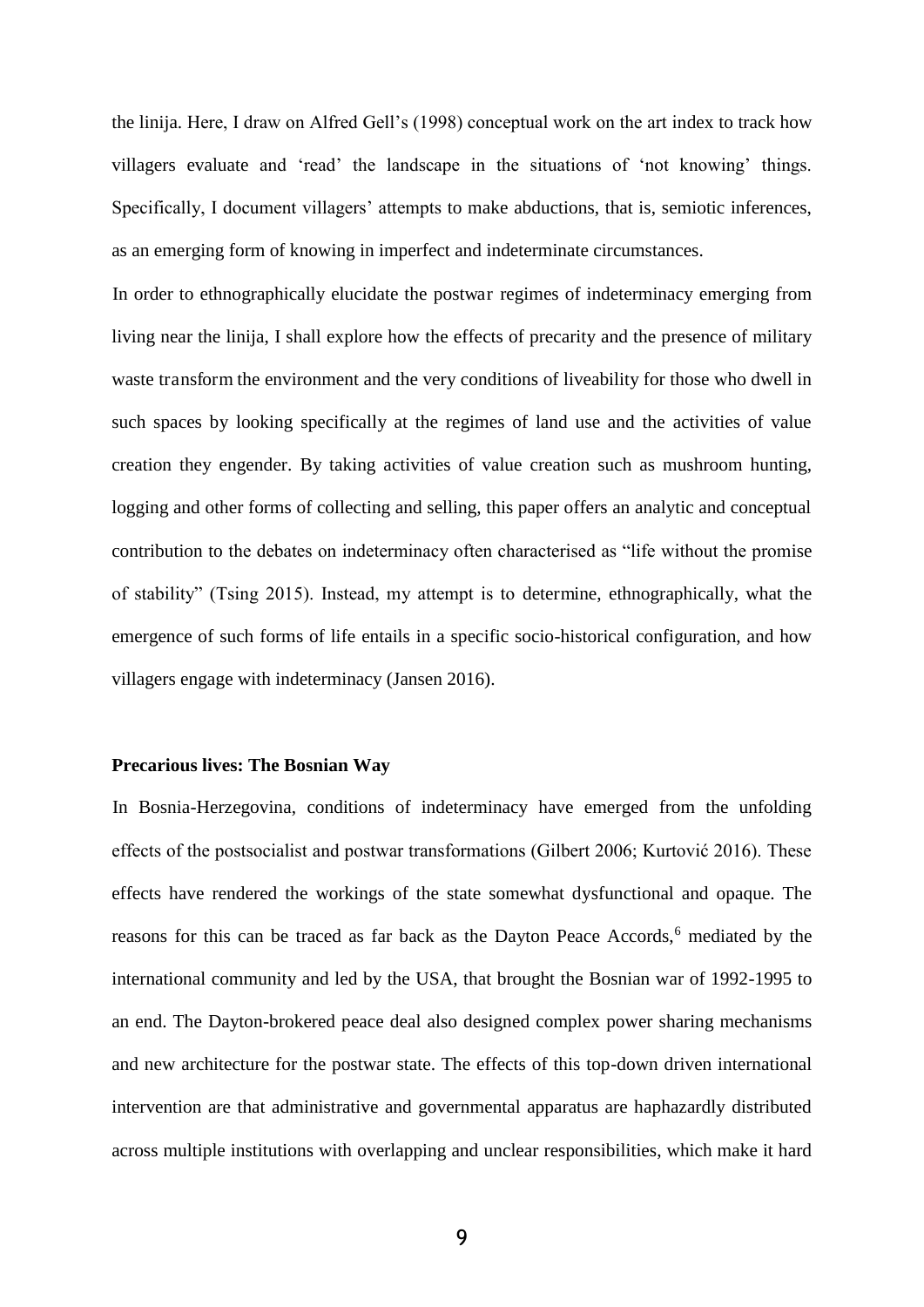for its citizens to decipher and navigate them. More importantly, numerous scholars recently documented a widely-shared experience of indeterminacy in various contexts and strata of post-Dayton Bosnian society (Jansen, Brković, Čelebičić 2016). This experience is often described in everyday discourses and practices as living a life that has been put on hold (Jansen 2015). Based on research in the suburbs of Sarajevo, Stef Jansen argues that life in the postsocialist, postwar "meantime", engenders the emergence of specific modes of temporal reasoning and imaginations of hope. These modes revolve around the emic category of "normal lives". The category of "normal lives" intertwines future-oriented strivings for, and imaginings of what living "normal lives" ought to entail, with imaginations of how "normal lives" used to be lived in the pre-war Yugoslav past.

As a condition of life without the promise of stability and "normalcy", indeterminacy unfolds in various guises in postsocialist, postwar Bosnia-Herzegovina. For my Bosnian interlocutors and friends, indeterminacy have three primary manifestations.

First, indeterminacy is contained within the very constitutional and institutional design of the postsocialist, postwar Bosnian state as designed by the Dayton Peace Accords (Hromadžić 2015). Second, Bosnians' interactions with their state are routinely indeterminate and with uncertain effects, which influences the anticipation and fashioning of "normal lives" in the present. These experiences are united by the common condition of not-knowing how to effectively navigate through the complexities of indeterminate state (infra)structures and institutions. Such experiences include the everyday problems of not knowing whether public transport will operate and who should be held accountable, questioning whether one will be able to get the necessary paperwork approved in order to access welfare benefits, or whether one will ever receive a salary (e.g. Jansen op. cit.; Jansen, Brković, Čelebičić op. cit.).<sup>7</sup> Third, postsocialist and postwar transformations have engendered specific socio-economic consequences that have been poignantly described by Larisa Kurtović (2016).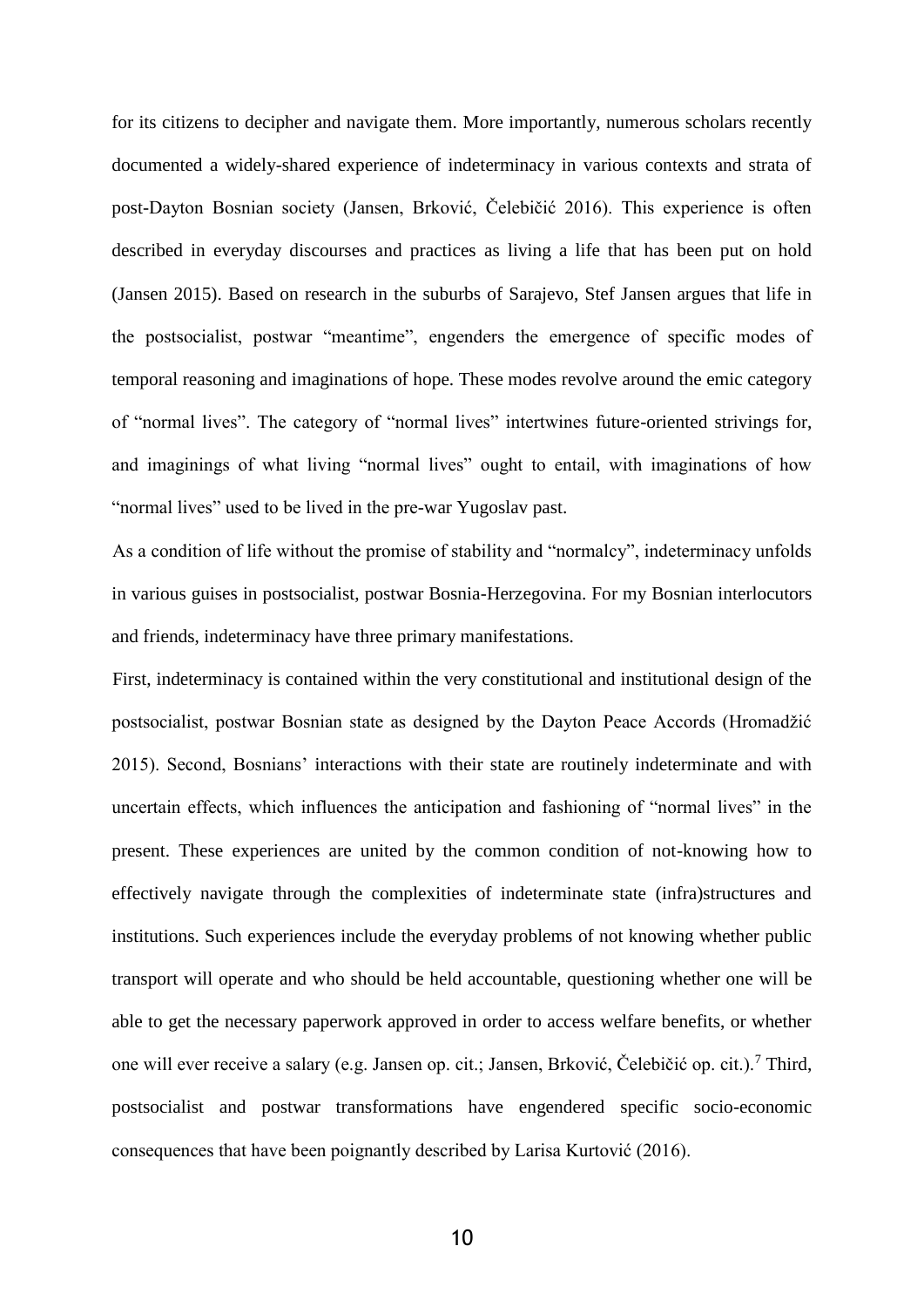Following David Harvey (2004), Larisa Kurtović suggests that the war and postwar political economy of the Bosnian state enabled a process of "accumulation by dispossession". This process resulted in politicisation and privatisation of social redistribution, now controlled by the local ethnonational elites and their clientelistic networks (see also Jansen 2006). As a result, the postwar model of the Bosnian state that was designed and implemented by the international community became not only politically and economically unsustainable (ibid., 5). It has also enabled, as Kurtović argues, "new forms of structural violence and created new (transethnic) surplus populations, that cannot be accommodated within the existing (and largely clientelistic) regimes of redistribution" (ibid., 3). In turn, the effects of the transformations in Bosnia-Herzegovina gave rise to an unprecedented degree of precarity, and one of the highest unemployment rates in Europe particularly among young people.<sup>8</sup> Focusing primarily on the industrial and mining towns that formed the economic backbone of pre-war Bosnia-Herzegovina, Kurtović describes the devastating effects that these transformations have had on entire sectors of production. Bosnian post-industrial decline and dispossession mirror parallel processes across the postsocialist ecumene at large (e.g. Alexander 2004; Kideckel 2008), and beyond (Bear 2015; Sanchez 2015). Although I agree with Kurtović's observations, I suggest that further attention ought to be paid to the equally devastating effects of these transformations upon small municipalities and rural areas situated in the margins of the state.

In rural areas, the socio-economic effects of postsocialist and postwar transformations are experienced and discursively framed through the ongoing process of abandonment (XXXX; see also Alexander op.cit.). This sense of abandonment is exemplified in an infrastructural decline, and in a widely shared trope that "no one cares about us", wherein villagers reflect, inter alia, on the deteriorating roads, increasingly difficult access to medical care, and high unemployment rates, which have not improved since the end of the war in 1995. Villagers'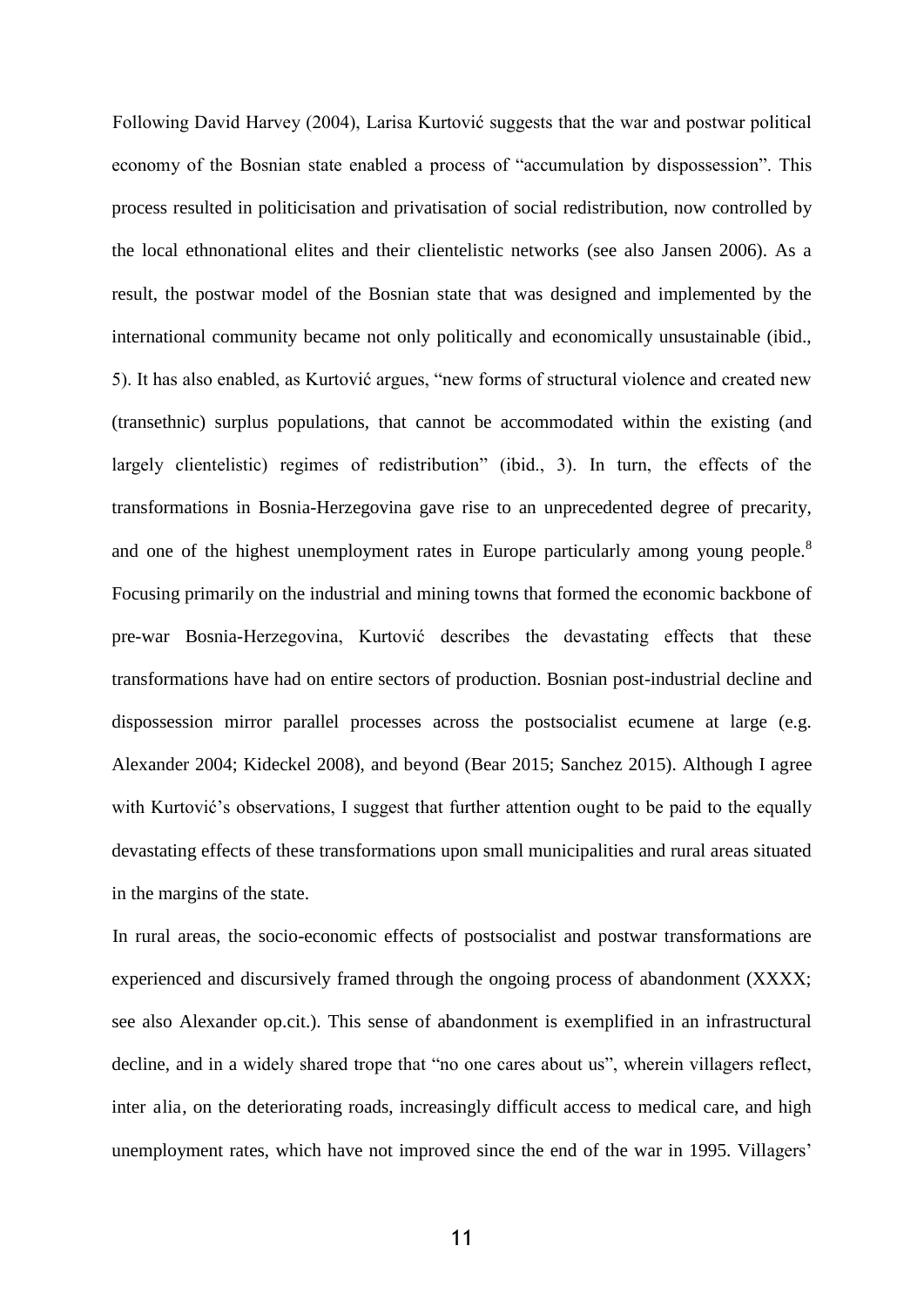responses to the pervasive effects of precarity and marginalisation oscillate between outmigration to the cities, casual labour opportunities, illegal logging, and subsistence farming and foraging. And this is the context in which the story of Sifet and mushroom hunting in the forest needs to be situated.

Villages such as Sifet's in the Zvijezda highlands are nestled in a richly-forested landscape. The forest has historically been central to the local economy, and provided protection and subsistence to local people. It was used as a shelter during the wars throughout the 20th century. The timber industry emerged in the region during the Austro-Hungarian era (1878- 1918), and expanded and solidified in socialist Yugoslavia. It provided employment to the great majority of the villagers and townspeople in the Olovo municipality,<sup>9</sup> employing over 5,000 workers before the Bosnian war. However, the timber industry has never fully recovered after the disintegration of Yugoslavia and became a source of political contention as I shall discuss in the following section.

The forest has historically been owned and cared for by the state. Yet in the context of everyday village life there has never been a clear cut distinction over who has the right to use it. Rather, economic access to the forest has been governed by a grey zone of day-to-day negotiations. Situated at the margins of the state, villagers directly negotiate with members of the forest patrol for logging permissions, in exchange for various services and favours (XXXX). Nowadays, the forest belongs to the cantons in the Federation part of Bosnia-Herzegovina. During the early postwar years , there were several attempts to privatise the timber industry in the municipalities of my fieldwork. These were often deemed a failure, many expensive machines were stolen or re-sold, and workers were left without the promised payments of their delayed salaries. Yet in the postwar years were numerous entrepreneurial individuals in many villages who opened private sawmills. Although the sawmills tend to 'officially' employ only a handful of workers (on average, two to four persons), in reality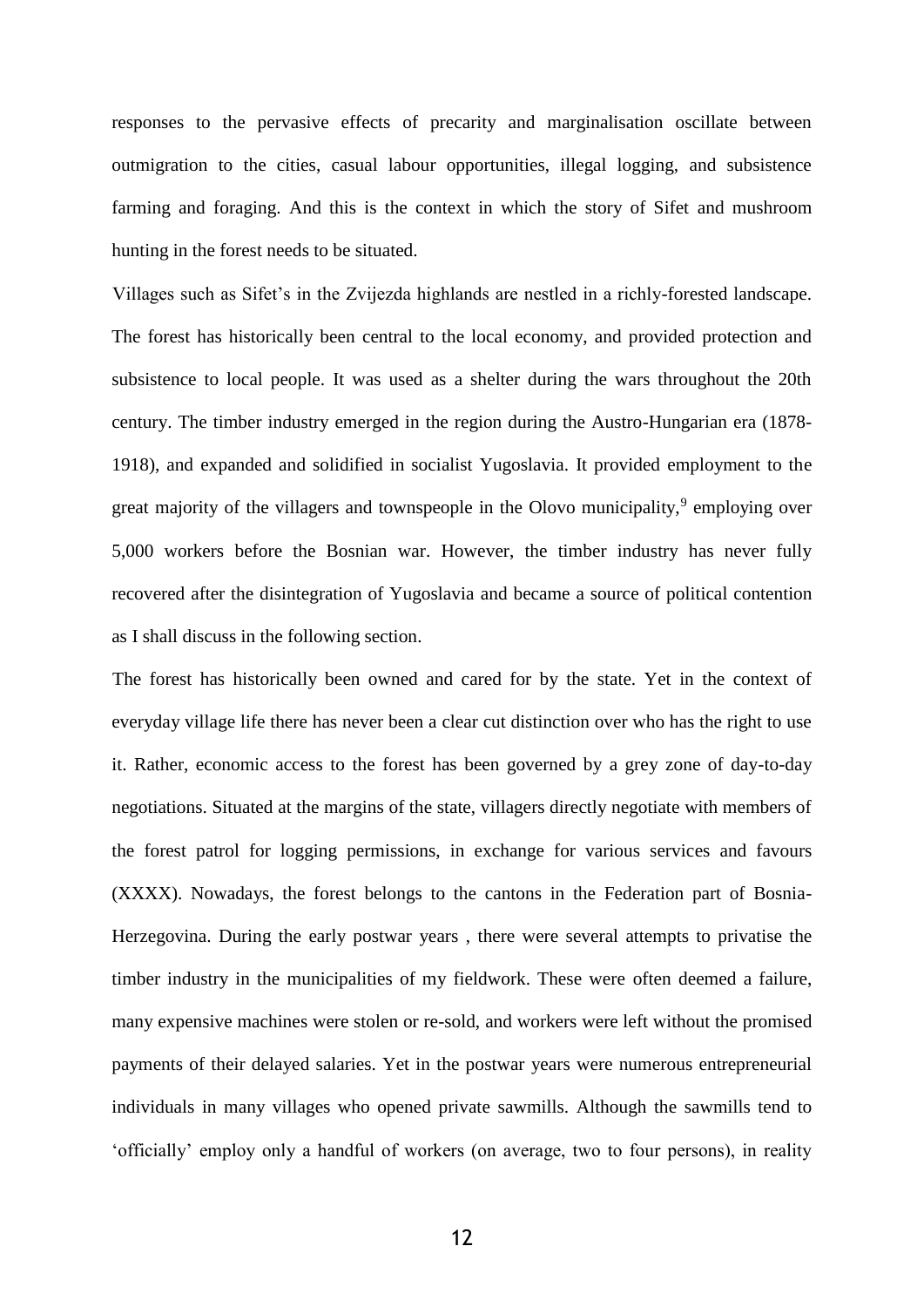they provide casual employment for three to four times as many people. These conditions apply to the broad context of postsocialist, postwar transformation in rural Bosnia-Herzegovina. According to a recent article published by Radio Free Europe, between 150,000 to 200,000 people in postwar Bosnia-Herzegovina work illegally in casual positions and the number is growing. In addition to the legal, economic and employment uncertainty that jobs in the forest entail, numerous illegal workers end up working in classified and unclassified landmine fields, and thus labour in the environment of permanent uncertainty as to whether their lives are at risk (RSE 2015). This brings me to the question of how the effects of precarity and the presence of military waste renders the landscape and peoples' livelihoods not only radically uncertain and distressing but also opened to generate unexpected forms of engagement, cohabitation, and value creation.

#### **The social life of military waste: From minespaces to the commons?**

Postwar Bosnia-Herzegovina is often described as one of the most heavily-mined countries in world [\(www.bhmac.org\).](http://www.bhmac.org)/)<sup>10</sup> The Dayton Peace Accords that ended the war, naively required all factions of the conflict "to clear all their minefields in 30 days" (Bolton 2010: 100). During the years immediately following the war, international aid actors specialising in mine action gave prominent attention to the country. In particular, the USA, which took the lead in brokering the peace-deal in 1995, gave millions of dollars to assist with postwar reconstruction. As Bolton describes (ibid., 102), in the immediate postwar years, attention was chiefly paid to "creating conditions for the return of displaced persons", since such return was a keystone of the peace deal's legitimacy as brokered by the USA (also Jansen 2006). At the same time, the International community led by the USA pushed for rapid privatisation and radical neoliberal reforms affecting social redistribution across the entire society.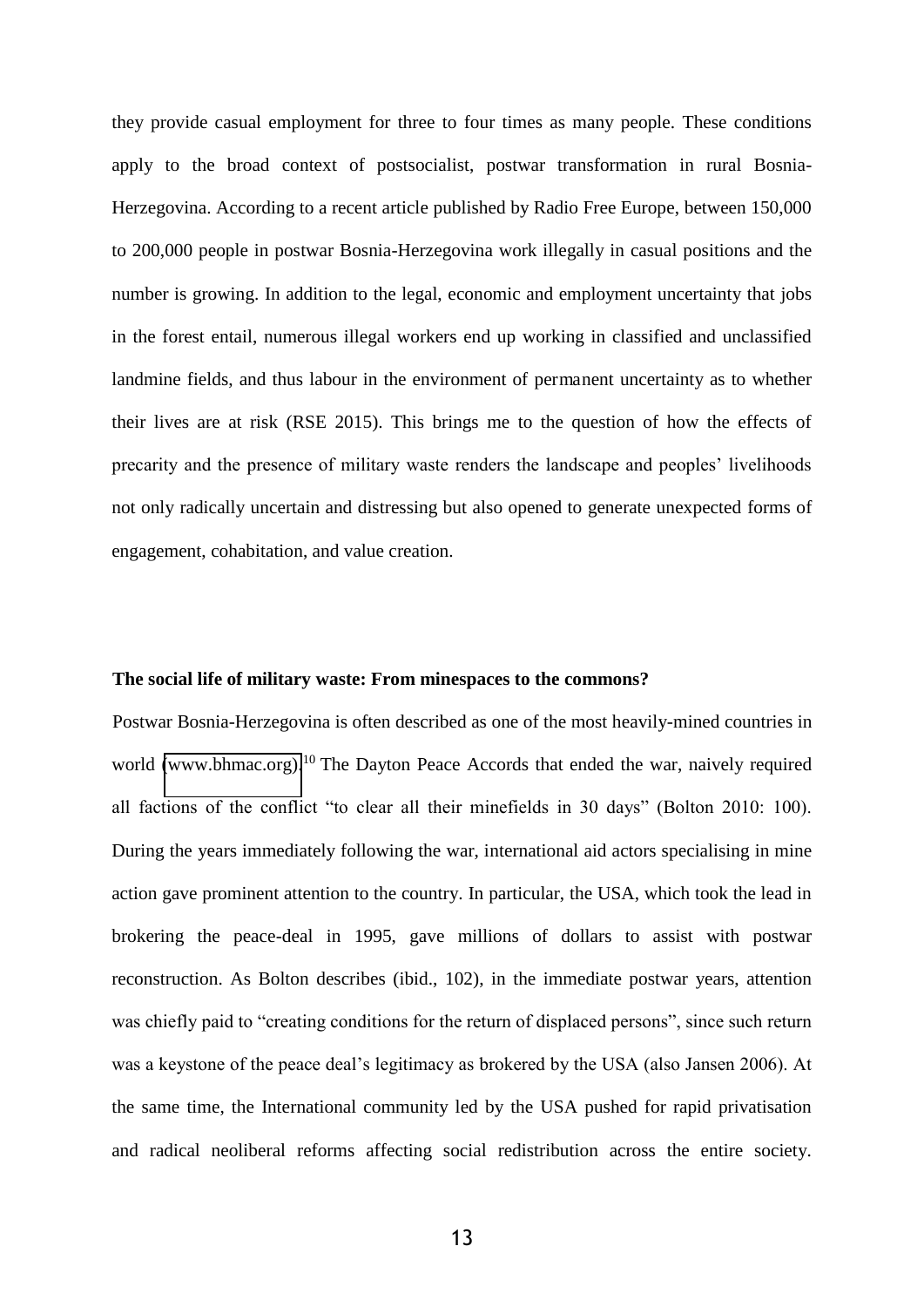However, this socio-economic transformation also led to the privatisation of security and protection including de-mining activities that started operating in "a variety of commercial tendering frameworks" (ibid., also 149ff). The shift towards tender competition gave opportunities to local criminal entrepreneurs for negotiating illicit deals and contracts to carry out de-mining actions using their government connections. As a result, about \$6.7 million donated to mining actions is unaccounted for from this immediate postwar period. After the event of 9/11 and the ensuing US-led invasions, the international mine action sector directed its attention away from Bosnia-Herzegovina and towards Afghanistan and Iraq.

The areas that were not prioritised in the immediate postwar years such as the Zvijezda highlands are a case in point here.<sup>11</sup> Many areas in the Zvijezda highlands that villagers had accessed freely before the war, and which the war turned into "the linija", have not yet been cleared. The linija thus continues to be perceived by many villagers living in its vicinity as a no-go-zone imbued with radical uncertainty and fear, that co-creates conditions of precarity. In rural Bosnia-Herzegovina, two decades after the end of the conflict, the prospect for any socio-economic aspiration unfolding is bleak and precarity is omnipresent (XXXX). This situation transforms "the linija" from a zone of mere radical uncertainty and distress into a zone of indeterminacy that provides villages also with new opportunities for value creation.

During fieldwork between 2008 - 2009, instances of villagers crossing the linija for economic activities were extremely rare and fear was omnipresent. When someone decided to log behind the linija, the reason was usually that the villager did not have any means to negotiate "permission" from the forest patrol to log elsewhere in the forest (see XXXX). On my return visits in recent years (from 2012 onwards), however, I have observed an increasing number of villagers logging in the areas behind the linija. Moreover, villagers like Biki, whom I introduced earlier, have also progressively begun foraging mushrooms and wild fruits around the linija in the hope of increasing their yields as fewer villagers tend to access these areas.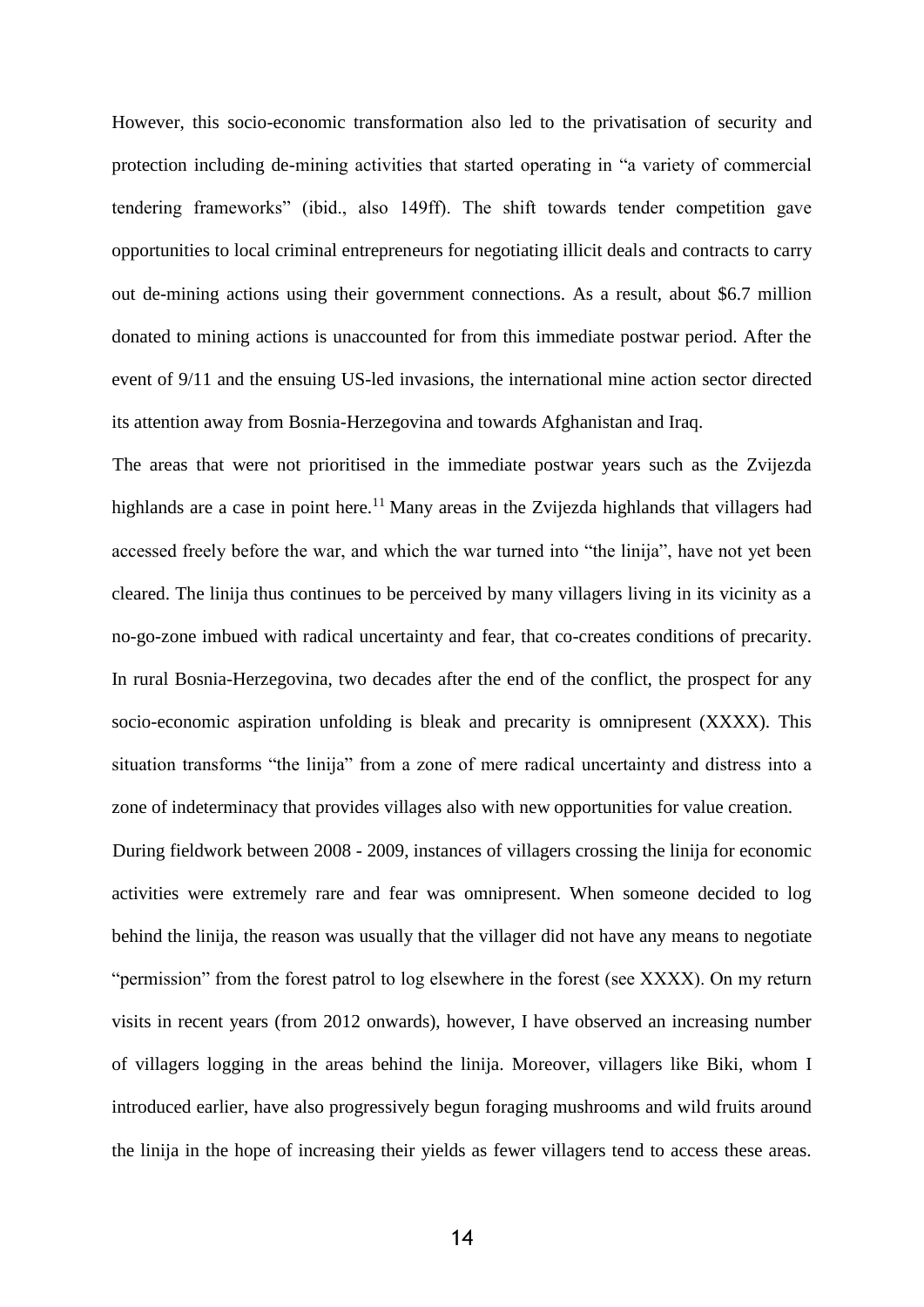My observation highlights two unfolding processes. First, as has been reported by Radio Free Europe, in newspapers and on local TV, increasing precarisation and casualisation of work are driving more individuals behind the linija as a way to get by.

Second, in recent years, the forest in Bosnia-Herzegovina has become a site of political contention and a zone of friction (Tsing 2005), where villagers, municipalities, cantonal and federal governments, local and international environmental NGOs and local and transnational businesses encounter and rub shoulders with one another. Indeed, Bosnia-Herzegovina is not only one of the most heavily mined countries in the world, but also the most forested country in Europe. After the initial failures to privatize the sawmills in the early postwar years, the municipal and cantonal governments in the areas of my fieldwork have been trying over the past decade to encourage private businesses, both local and international, to commercially log in the highlands. This also includes the areas not far from the villages, where my interlocutors have carried out logging for generations. As a response to villagers' ongoing presence and logging activities in these areas, which are now sublet for private commercial use, the cantonal and municipal governments increased their pressure on the forest patrols to catch and fine villagers for illegal logging, thus pushing the marginalized villagers further behind the linija. Forest patrols now carry out more regular checks and travel further afield, making it harder for villagers to get to know the patrol members, establish relationships, and negotiate illicit permission for logging. Yet forest patrols avoid the areas behind the linija for fear of possible injury or even death, and there are still no concrete plans with regard to demining actions, which is another source of contention. Furthermore, the level of contention among the villagers has been further exacerbated since 2014 when the country was hit by major floods which caused numerous landslides and triggered land erosion with disastrous consequences, as many minefields shifted. To date, these shifted minefields have remained largely undocumented in the terrain as the warning signs around the landmines were carried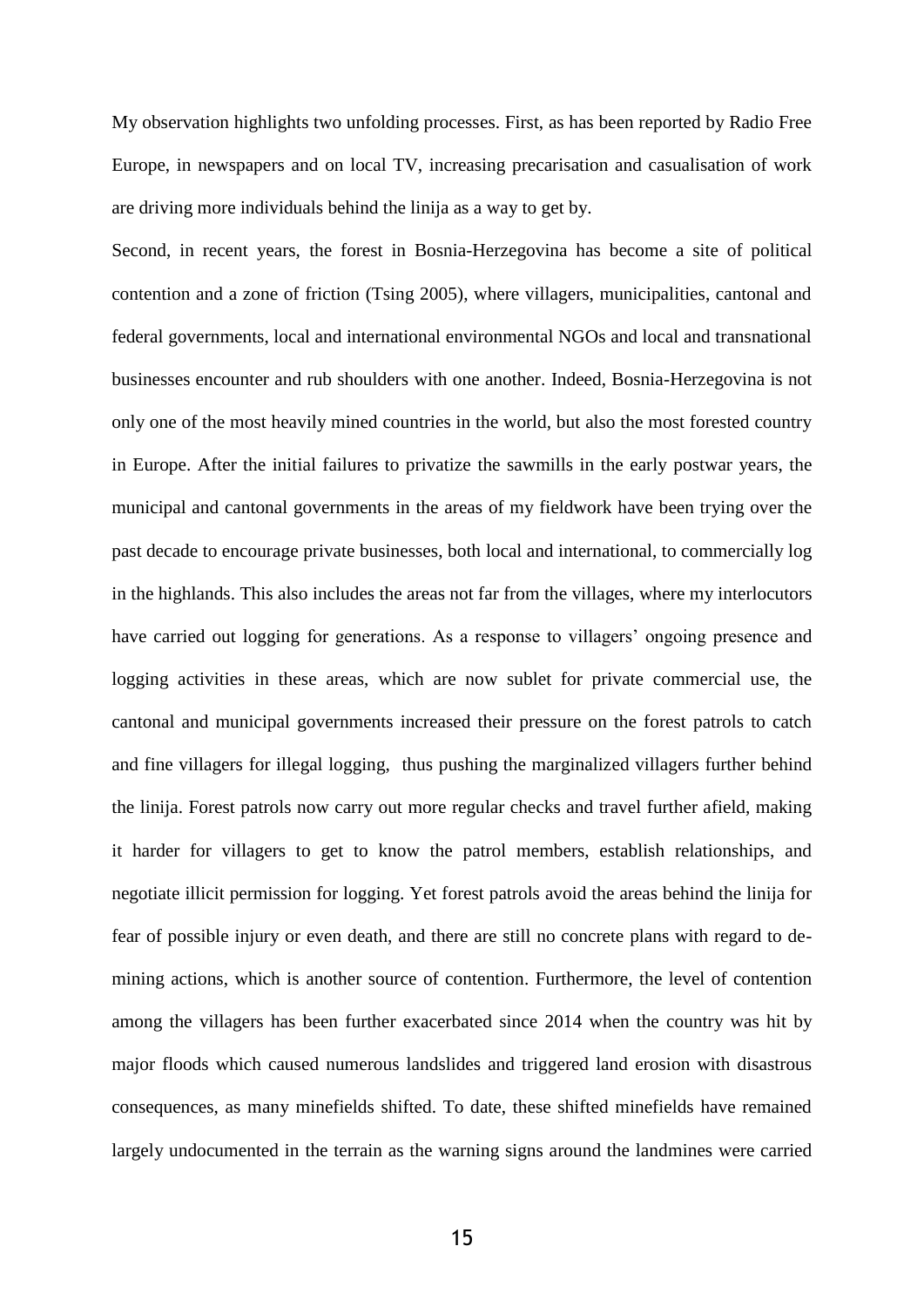away as well, and no thorough survey has been conducted by the Demining Commission of Bosnia-Herzegovina due to the increasing shortage of money.<sup>12</sup> Put differently, villagers feel that the state has eschewed its responsibility for the linija and the territory behind it. As a result, anything behind the linija is seen as an abandoned zone. How can such zones of abandonment and ruination be reconstituted into vital, usable, common and valuable resources again (Szmagalska-Follis 2008: 348)?

In his writing on property John Locke (1984 [1690]) describes how people are equipped "to make use of it to the best advantage of life and convenience" (p. 129). It is one's own labour and work which constitutes the most important property, and via which one can appropriate, transform or create value. Locke pays particular attention to neglected and waste land, which, while still being the possession of someone else, enabled those who 'plough, sow, and reap (…) [to make] use of it" (p. 134). As he puts it, "the property of labour should be able to overbalance the community of land, for it is labour indeed that puts the difference of value on everything (…) land that is left wholly to nature, that hath no improvement of pasturage, tillage, or planting, is called, as indeed it is, waste; and we shall find the benefit of it amount to little more than nothing" (p. 136-137).

Locke's argument is useful when considering the ways in which the zones of abandonment behind the linija are being re-valued today. Abandoned land around the linija, I suggest, has been reconfigured into a quasi-commons form of property. It is the labour of those who have the nerve to try their luck, as well as those who simply have no other choice that "puts the difference of value on everything" as Locke puts it. In other words, increased foraging and logging around and behind the linija is not a mere survival strategy but a conscious way of creating value out of de-valued land contaminated with (un)exploded military waste (on the link with re-valuation of waste see Nguyen 2016; Reno 2009; Sosna n.d).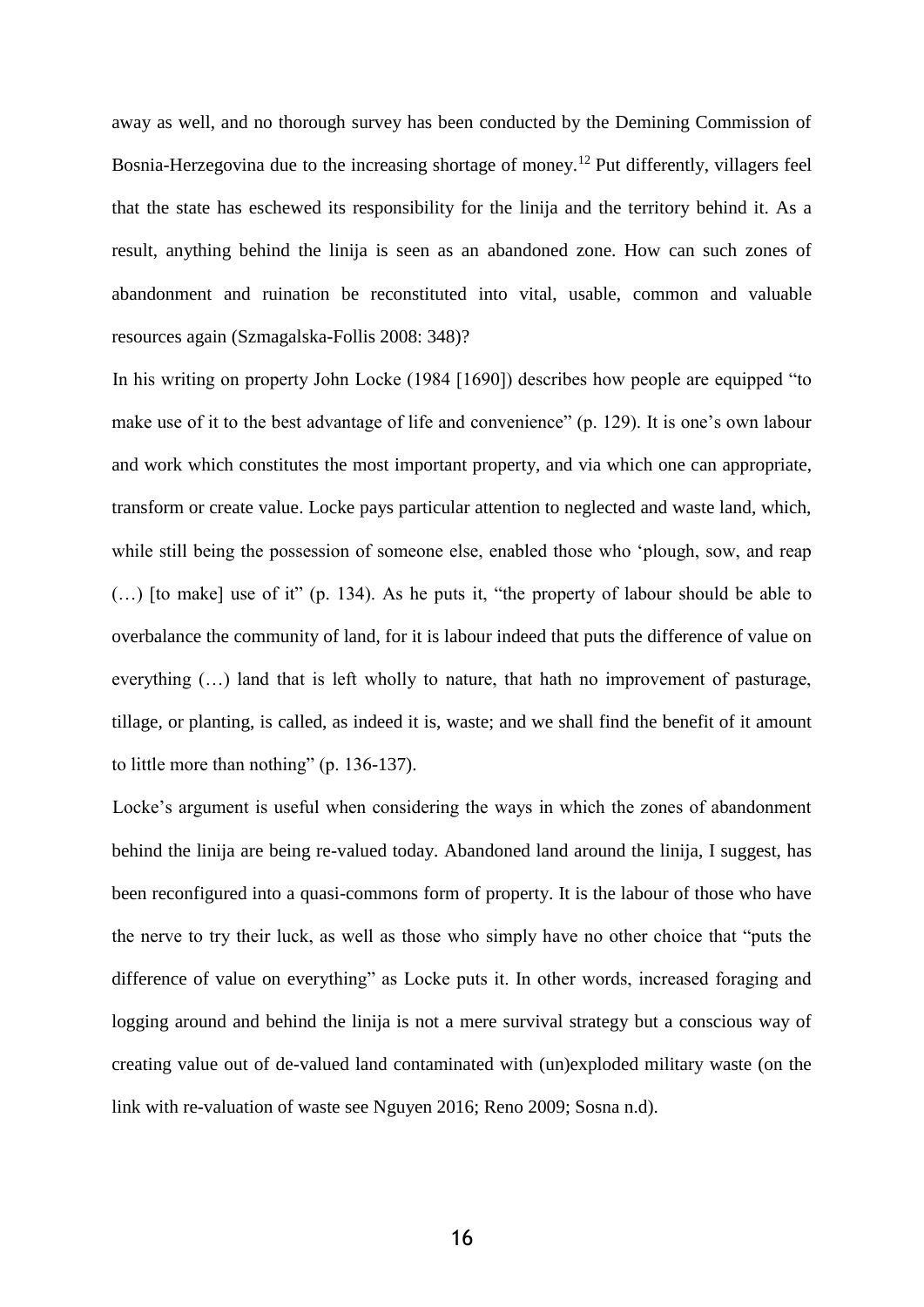Indeed, recent debates on the social life of unexploded ordnance among political geographers highlighted the need to understand the "dynamic morphology" of war (Weizman 2012) which extends into the spaces of everyday, ordinary life as a new way of thinking about postmodern warfare (Bolton 2015: 43-44). When discussing minefields, it has been suggested that these are "architectural interventions (practices that shape space, guide people through it and produce affect) that create 'volatile landscapes'" (Bolton 2015: 41; also Unruh and Corriveau-Bourque 2011). Following these debates, Matthew Bolton in his theorisation of minefields, draws upon Derek Gregory's concept of "Everywhere War" as a way to examine how war has "become the pervasive matrix within which social life is constituted" (Gregory 2011: 239). The presence of landmines and other (un)exploded military waste, however, needs to be considered spatio-temporally. It bundles the idea of "Everywhere War" with temporal uncertainty that is "woven into the very fabric of civilian life" and extends beyond war-time (Bolton op.cit.). Indeed, my village friends often commented that the mines will be in the soil for at least a hundred years and no one can be certain anyhow. Bolton proposes the concept of "minespace" as a way to understand the violence inherently contained in the minefield and its extension into peacetime. Minespace, Bolton suggests, "traps people into specific spaces, channels them through pre-determined pathways, discursive framings and legal trickery" (2015:44). At the same time, he warns against a cynical determinism, suggesting that it is not inevitable as such radical uncertainty "can be disrupted through political and aesthetic resistance" (ibid.), or as I discuss here, through conscious and practical ways of re-valuing land that is contaminated with military waste.

The process of re-valuing the land around the linija as a Lockean quasi-commons is yet another example of an ethnographic intervention into the resistance and creativity vis-à-vis radical uncertainty that minespaces engender. However, this does not mean that the fear of being injured or killed would simply vanish. What has transformed are the ways in which the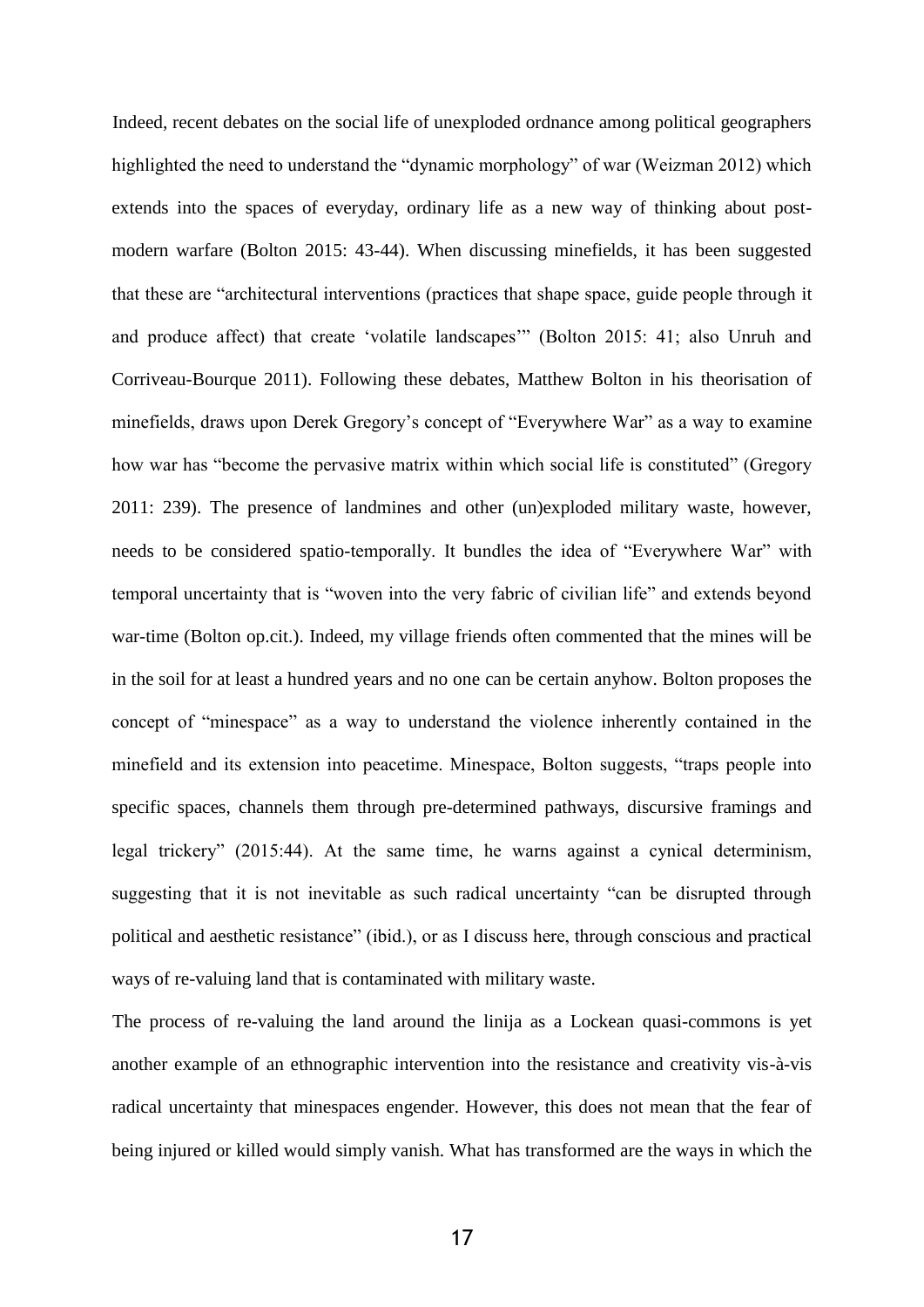villagers attempt to manage conditions of uncertainty and how they attempt to turn "not knowing" minespaces into effective responses and actions. Writing about fear and distress, Caroline Humphrey poignantly observers that "[i]t is not just that a specific fear may be acute for some people and weak or non-existent for others, but also that having fear (at least of certain kinds) need not be paralysing and dispiriting" (2013: 289). Indeed, fear might become a generative power of, and "an impulse to take action" (ibid.). Therefore, rather than conceiving of villagers as facing uncertainty, or being simply trapped in uncertain minespace, it is one's responses to fear that determine the level of engagement with the linija. The level of engagement with the linija, however, is considerably gendered. Working along the linija involves chiefly male villagers, old and young. Only in rare circumstance was I able to observe women harvesting along the linija, or helping men around it, in contrast to other safe areas of the forest. The ability to take action regardless one's fear often leads to transmitting the debilitating effects of fear to women – wives, mothers, and daughters - who stay at home and who often in such situations take various calming pills and remedies (see Jašarević 2017), as a result of waiting for the return of their loved ones – husbands, brothers, and sons – from the forest. $13$ 

In what follows I shall discuss in detail villagers' attempts to navigate the space around and behind the linija to describe this shift in re-configuring the linija as a Lockean quasicommons form of property. Specifically, I elucidate the ensuing forms of villagers' actions discursive and practical - to re-value and envisage the possibilities of life vis-à-vis pervasive economic precarity and the enduring presence of (un)exploded military waste.

## **Navigating the linija**

"Don't go there", shouted Najm at his twelve-year old son who was accompanying him, his neighbour with a horse, and me on the way to get firewood from the forest near the linija.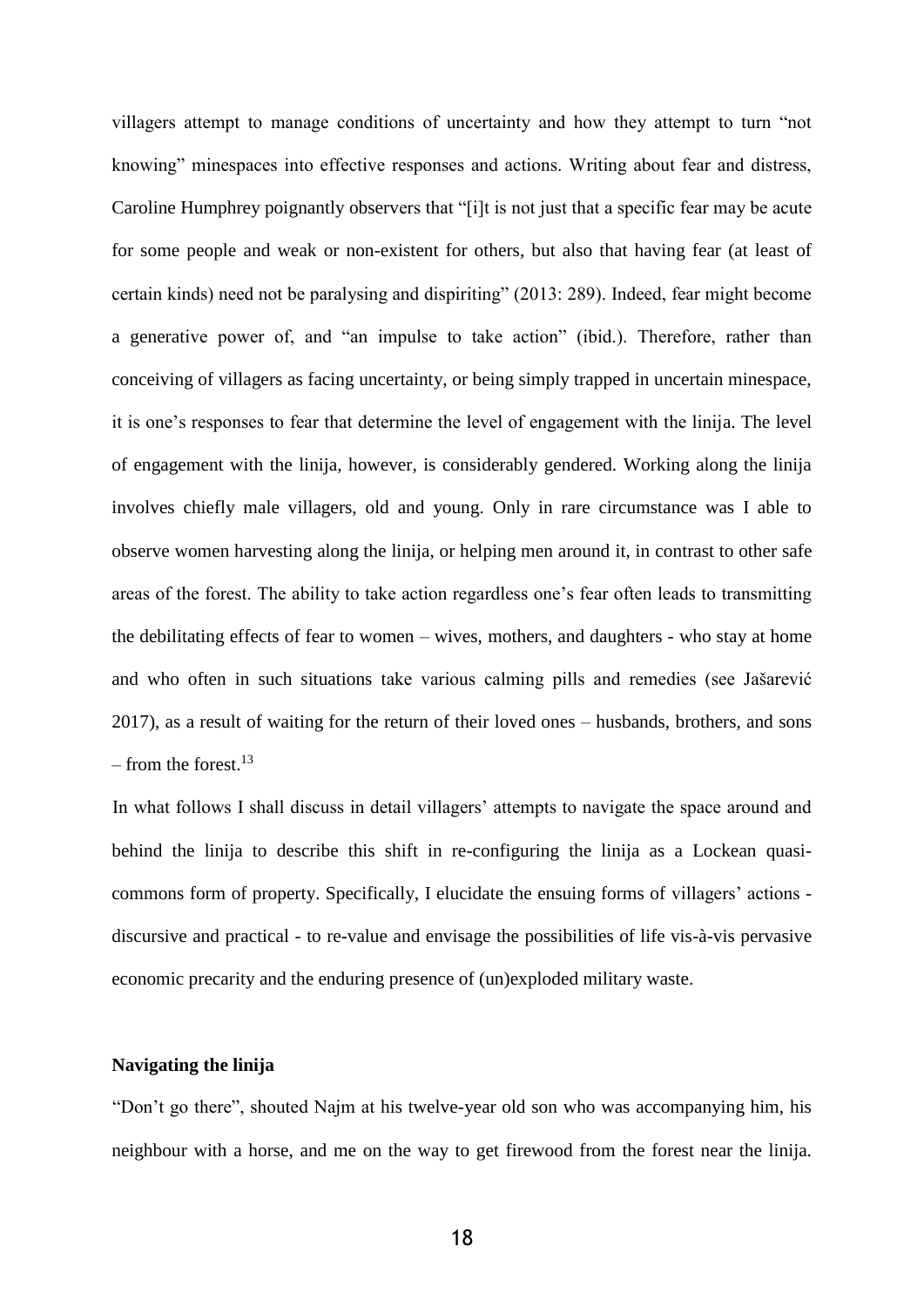Najm's son was running ahead rather than walking in the footsteps of his father and Najm was getting increasingly worried. Najm turned to me suggesting it might be safer if I stayed with his son where we were and waited for them. Najm promised that it would not take long as he had already been to the forest a few days earlier and cut down a tree. To find the same "safe" route to the felled tree, Najm had made barely noticeable marks on the trees with his axe. The marks were now helping him to navigate in the landscape.

After twenty minutes the men and the horse returned with the trunk. No questions were needed. Both men immediately smoked two cigarettes in turn, and were visibly reassured. The neighbour gave the horse a couple of sugar cubes while he relieved his anxiety by talking affectionately to the animal in a way that I have never witnessed on any other occasion. The neighbour's gesture towards the horse expressed visceral fear engendered by the haunting presence of the military waste in the logging areas.

How does one know where to walk around the linija? How and why did Najm decide that it would be better for his son and myself to stop and not continue further? And how did Najm know where would be the best place behind the linija to log? The villagers' actions, such as making marks with an axe or sharing war-memories from around the linija, have become ways of knowing whereby the environment contaminated with military waste is being reengaged and re-valued once more as knowable and determinable landscape. These types of actions form the basis for villagers' capacity to make semiotic inferences in their navigation of the landscape around the linija. The villagers' ability to make semiotic inferences in evaluating and 'reading' the landscape around the linija is a local form of abduction. Abduction, as Alfred Gell describes, "covers the grey area where semiotic inference (of meanings from signs) merges with hypothetical inferences of a non-semiotic (or not conventionally semiotic) kind" (1998:14; italics in original). The key to this ability to anticipate, evaluate and know how to navigate the landscape around the linija is "the presence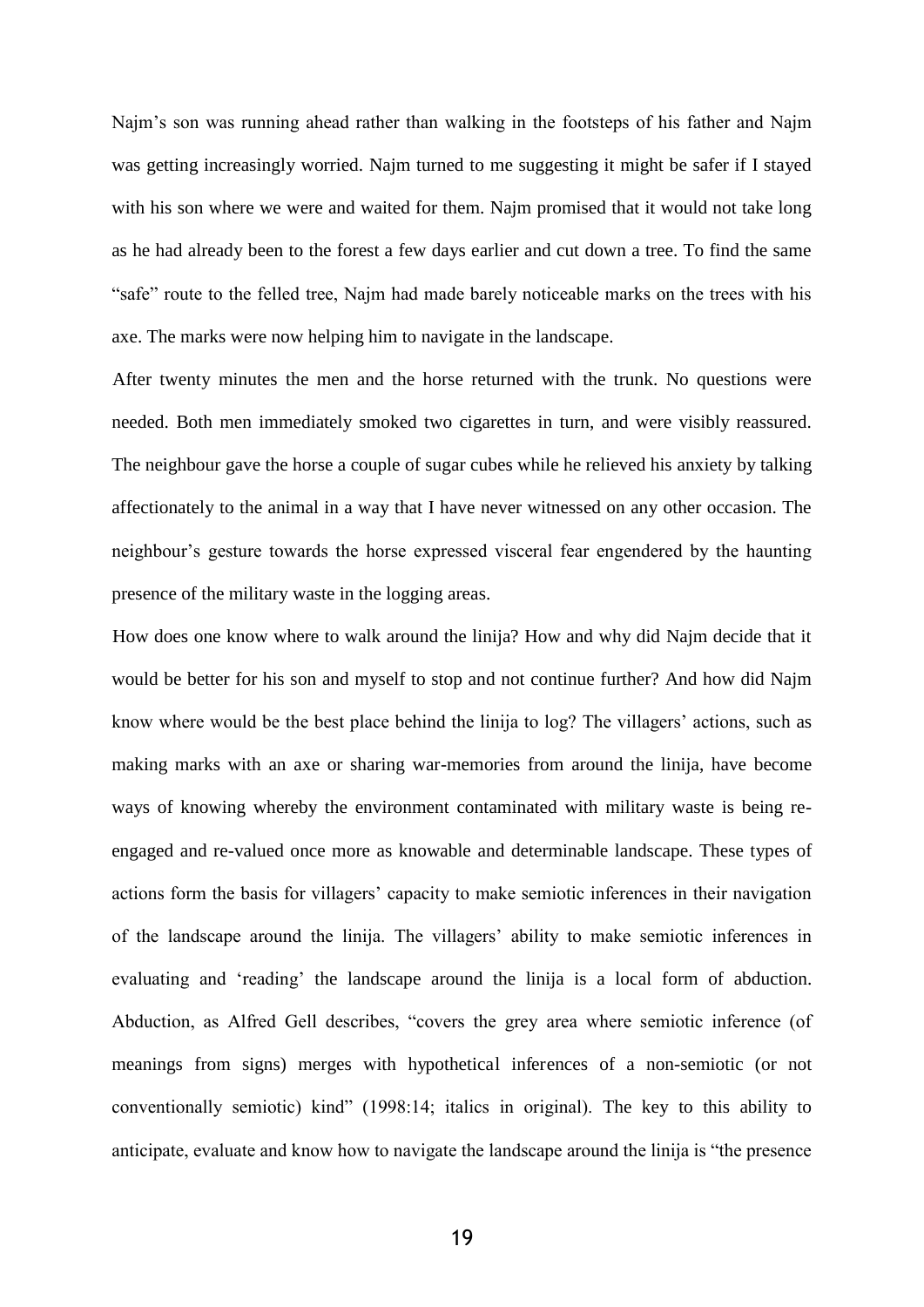of some index from which abductions (belonging to different species) may be made" (1998: 15). Gell and other authors (Keane 2003, although in a different way) emphasise the role of non-linguistic indexical signs, and of materiality in particular, in the process of abduction. In the highlands, villagers' emerging capacity for abduction when "reading" and navigating in the landscape bundles discursive and non-discursive elements, including stories and memories of particular events in particular places, toponyms, and presence or absence of particular shapes and/or objects in the landscape. The ability to make abductions thus enables villagers not only to re-configure the minespace into a 'known-by-practice' landscape (Ingold 2000). It also provides villagers with opportunities to re-value the land, and thus create value more broadly.

#### **Ways of knowing**

When Najm returned from the forest to the village, several neighbours stopped by his garden where he was preparing his chainsaw. They asked him where in the forest he had cut down the tree, and whether they could help. This type of neighbourly conversation expressing engagement in the lives of one's neighbours is a common feature of social life in the villages (XXXX). Yet when Najm said that the trunk was from the linija, the conversation unfolded into a very detailed discussion, involving localisation. This was never the case when trunks were brought from other parts of the forest. In such cases a general description of the location was satisfactory. "I cut it down [the tree]", Najm explained, "where the anti-tank mine exploded and injured Alija [a neighbour], you know where, right?". The neighbours nodded, and one of them added "yes, I overheard that there shouldn't be any more anti-tank mines there", referring to the area where Najm had been logging.

This form of conversational exchange illustrates how discursive and non-discursive fragments of knowledge about the linija are formed and nuanced. Indeed, the capacity of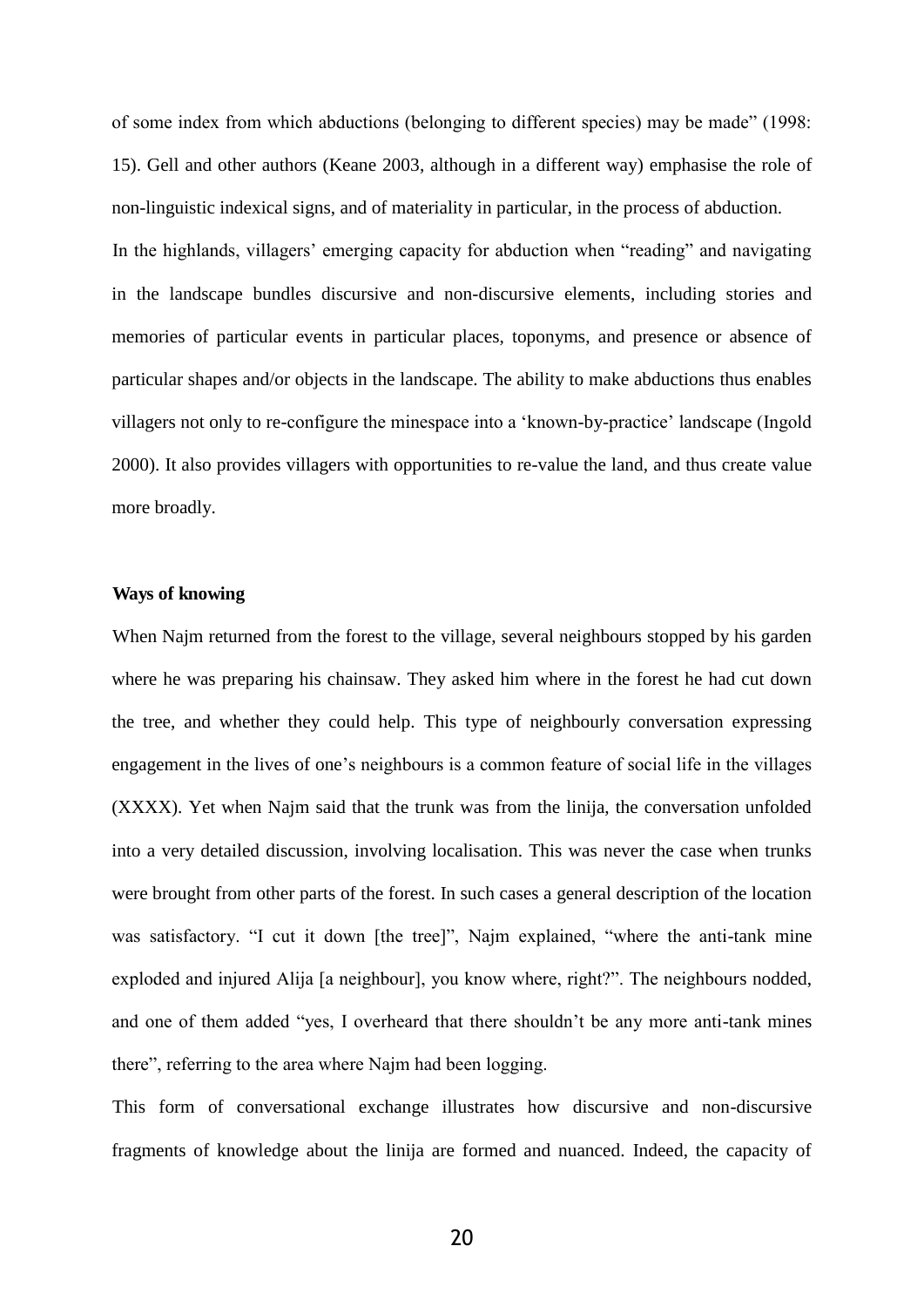landscape to "store", "trigger" or "erase" memories, and re-experience events of the past in the present has been widely documented (Bloch 1998; Hirsch and O'Hanlon 1995). As these debates illustrate, the landscape itself needs to be understood as a "cultural process" (Hirsch and O'Hanlon op.cit.; Ingold 2000) that is produced and re-created through social practice, narratives, individual biographies, and particularly historical, social and political configurations. In the highlands, villagers exchange stories and discuss the terrain around the linija with references to personal as well as others' memories of the war in the gardens, at home over coffee between neighbours, in the municipal cafes, on the village and forest paths, on the buses, or during car rides. These stories generally refer to a specific time, place and to the person who either planted, or observed that a landmine had been planted in the given location. In case of detonation, the villagers also exchange detailed knowledge of who happened to be there and what type of injury the explosion caused. This was also the case for my close interlocutor Safet, who was approached on another occasion by a neighbour who had been planning to go logging behind the linija. The neighbour wanted to double check a few details with Safet, who himself was involved in planting landmines during the 1992-1995 conflict. "You know where the big white stone is on the hill", Safet started, and continued "so there is the tall pine tree, so from there turn left and downhill a bit, it exploded right there and injured a soldier so it should be fine now but don't go any further", he concluded.

 Such stories and memories enable villagers to determine which areas around the linija are more likely to be contaminated with landmines and ought to be avoided. In particular, information about the injuries, detonations, and the areas behind the linija that were under the control of non-local soldiers who haven't left any traces of memory are of particular value to the villagers. These snippets of war memory and post-war accidental injuries and detonations co-constitute the various ways of knowing the landscape around the linija, and help villagers to establish a degree of reliability so as to avoid the mines. Nowadays, more than two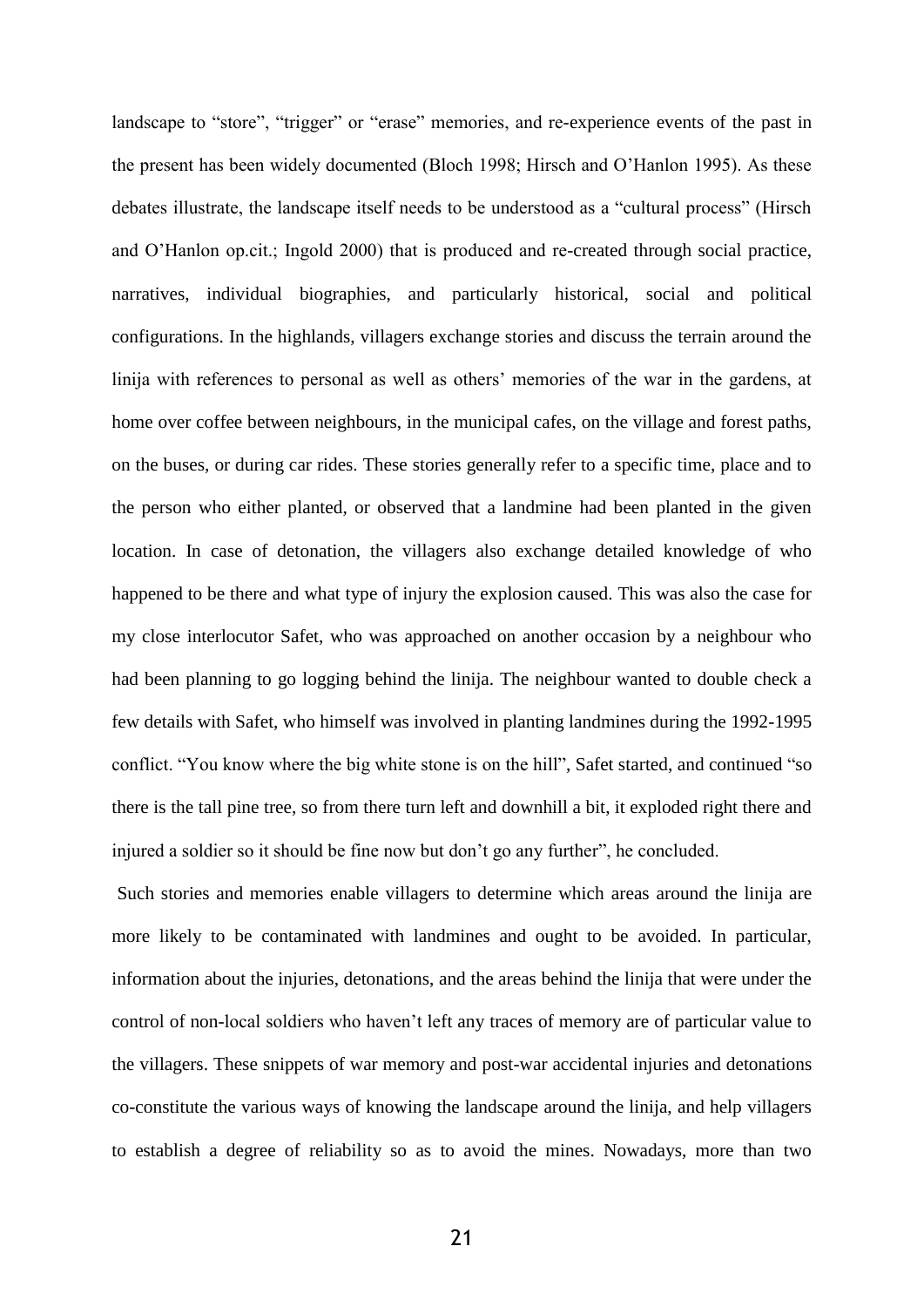decades after the end of the conflict, these ways of knowing are increasingly being transmitted across generations, and serve villagers as the actions of value creation in precarious times after the war. Indeed, many of my younger interlocutors were born only after the conflict, yet they can determine which areas around and behind the linija should be avoided, or where to log. The younger generation of villagers has learned from following their older relatives in the forest as much as from the stories, and from ongoing everyday conversations such as the one Najm had with his neighbours in the garden. In turn, the discursive construction of the ways of knowing the linija is significant in the processes of reconsidering the linija as a vital and usable resource, and in value creation. By increasing villagers' capacity to make inferences in navigating the landscape around the linija, more villagers facing prolonged precarity engage, though fearfully, in logging, as well as commercial mushroom hunting and collecting forest fruits.

#### **Ways of seeing**

Activities such as mushroom hunting and collecting forest fruits behind the linija rely primarily on discursive ways of knowing so as to minimise the risk of stepping on a landmine. Logging activities, on the other hand, combine discursive and non-discursive components. As it was a frontline territory during the war, many trees around the linija contain countless bullets and grenade shrapnel. The value and saleability of trees decreases with the level of contamination. On the one hand, there is an uncertainty that if a chainsaw hits a piece of shrapnel or a bullet, there is the danger that the saw will break, and repair might be costly. On the other hand, there is a concern that sawmills might refuse to process the timber for the very same reason that they risk damaging the machines, and hence might not buy it. Logging behind the linija is therefore not only life-threatening activity, it also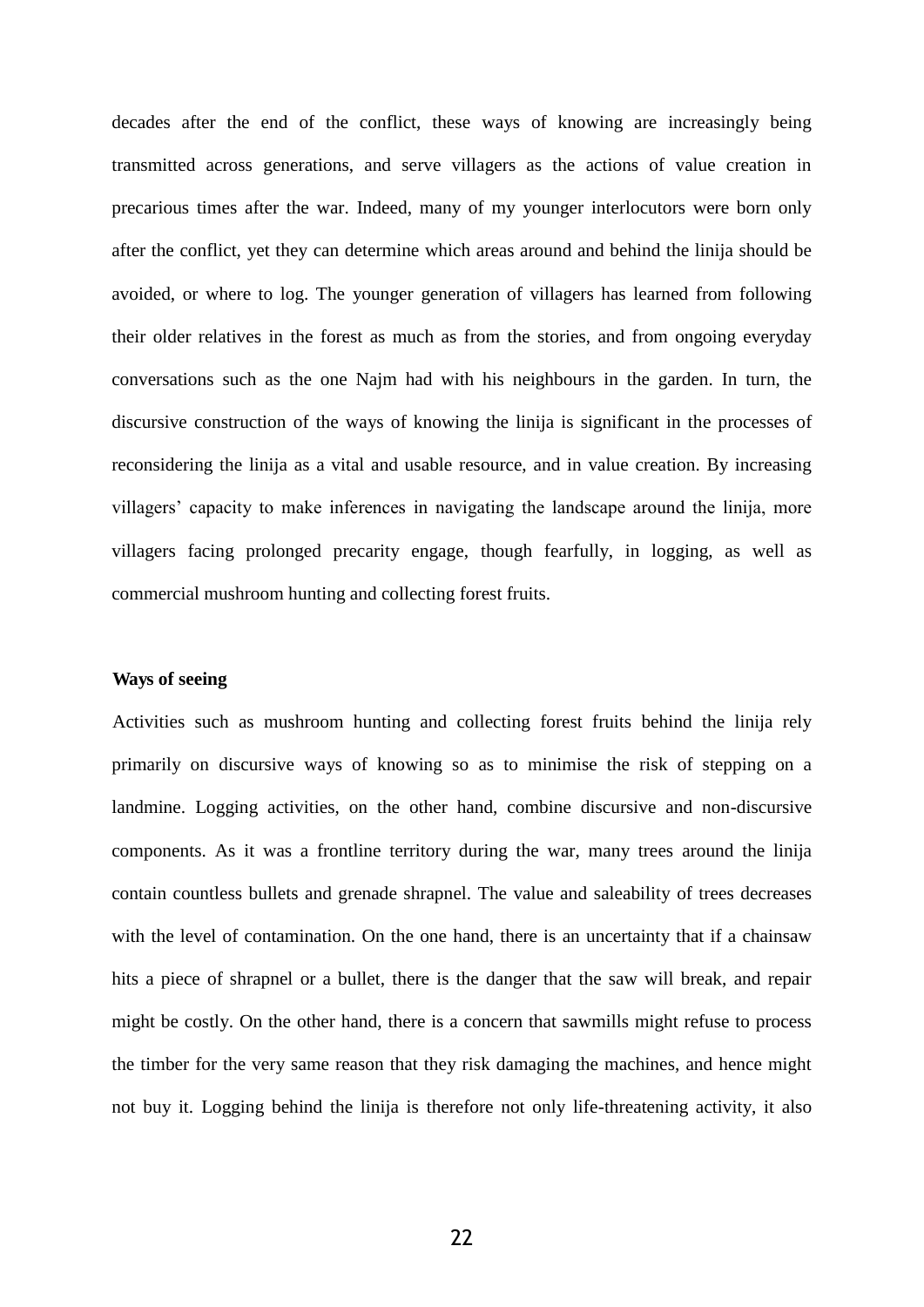renders the value of timber indeterminate. Cutting any tree behind the linija is only the first step in a complex process of valuation and subsequent negotiation.

In order to determine the value of a tree from around the linija, villagers search for what Gell described as "the presence of some index from which abductions may be made". As Najm, Safet and other villagers illustrate, they bundle together discourses on war events in the given location with other (often speculative) inferences that would point to any signs of being contaminated by shrapnel (geler is used in this context as a general term for trees containing exploded ammunition).

The key sign for possible contamination is the shape of the trunk. A comparison with other surrounding trees helps villagers to establish whether there is any unusual asymmetry. If there is, then villagers need to determine the likelihood as to whether the asymmetry is caused by war-related damage by referring to the discursive domain of knowing the area. Another equally important sign is the presence of unusually large resin drops. These usually signal previous wounds caused by grenade or mine shrapnel (XXXX). These signs, however, are also sought among the surrounding trees for further comparison. Resin drops help to establish with a better precision the likelihood of shelling in the given location.

Only when such abductions are made will villagers decide whether to cut the tree or search elsewhere. The next step in the process of abduction and valuing is a thorough examination of the trunk and deciding between two different regimes of value. In the first instance, villagers attempt to determine whether it could be offered to the sawmill and generate muchneeded cash. Otherwise, if the trunk is contaminated, it will be used as the firewood that villagers need all year for cooking and heating and would have to purchase anyway.

#### **Ways of selling**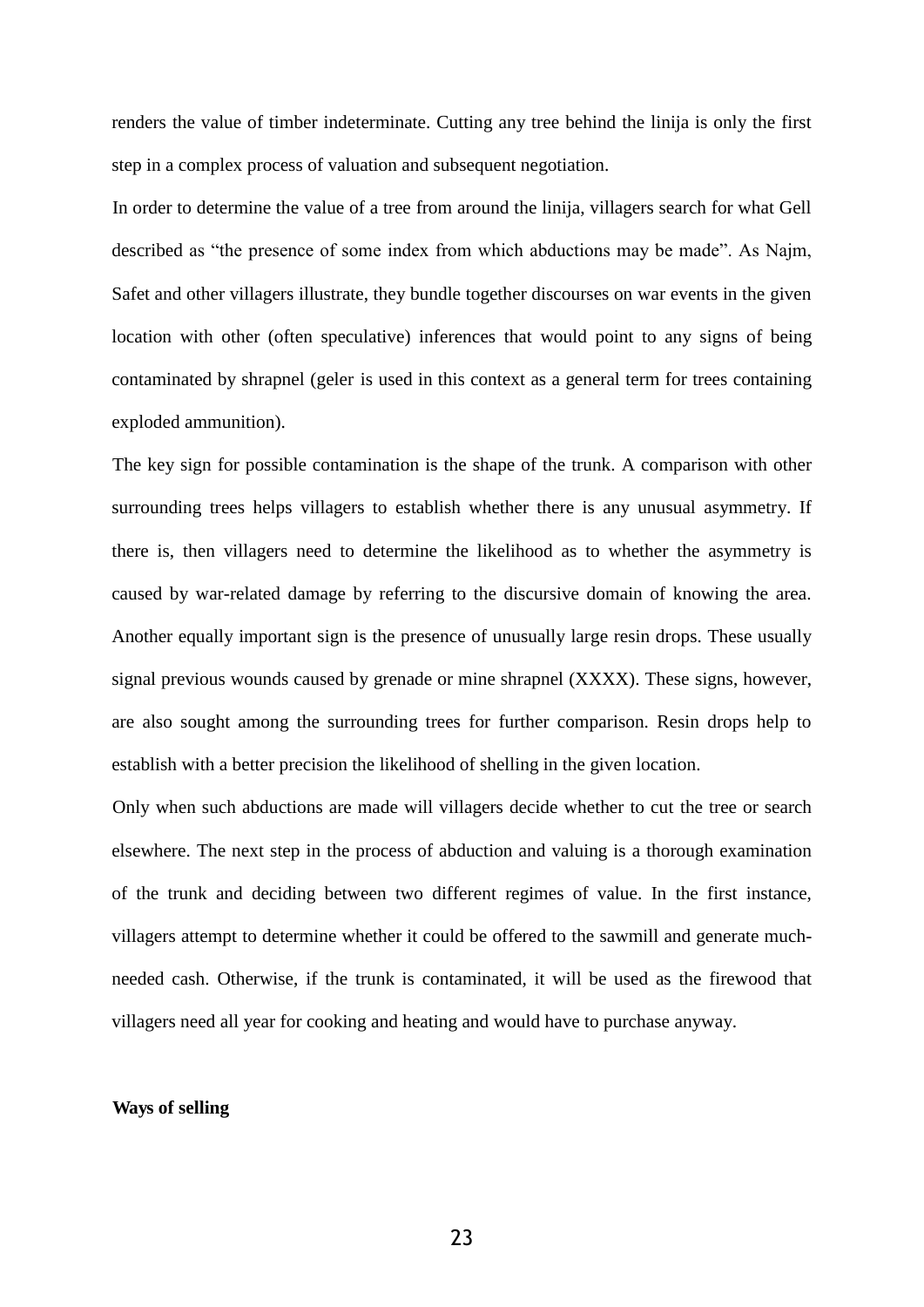The emerging forms of re-valuing the land behind the linija, and the ensuing forms of abduction that would lead to value creation are primarily driven by prolonged and pervasive precarity. Indeed, villagers' activities behind the linija are aimed at generating much-needed cash. However, having been successful in mushroom hunting or finding timber of good quality does not guarantee that one will be able to sell any of them. The value of the yields from around the linija still remains indeterminate until a way is found to sell them. Knowing how and where to sell, what the current demand is or whether the local sawmills have enough of their own timber reserves is a part of villagers' activities behind the linija and the way in which abductions are made.

Only by bringing timber to the sawmill does the process of value negotiation and transformation begin. In the case of timber shortages, the sawmill owners calculate how many square meters of timber they can get from the trunk and negotiate the price with the villager. If the sawmill has enough reserves and the demand is low, the owners let the villagers use the machines to process the trunks but do not buy the timber. In return, villagers either need to pay a fee for using the machines and electricity, or give an equivalent of the fee in timber. In the latter case, this means that villagers still need to find a way of selling it or transforming it into another form of value.

The same applies for mushrooms and forest fruits harvested by the villagers. An important impetus for the rise of activities of value creation behind the linija has been the presence of traders who travel through the villages and offer immediate cash or barter exchange for supplies on demand that would need to be purchased with cash such as flour, oil or sugar. The links between the villages of my fieldwork and these peripatetic traders developed initially via the dairy trade. In recent years, however, I have observed and documented the fact that dairy products form only part of the transactions and commodity chain between villages and urban areas. Nowadays, traders also purchase garden fruits, forest fruits, home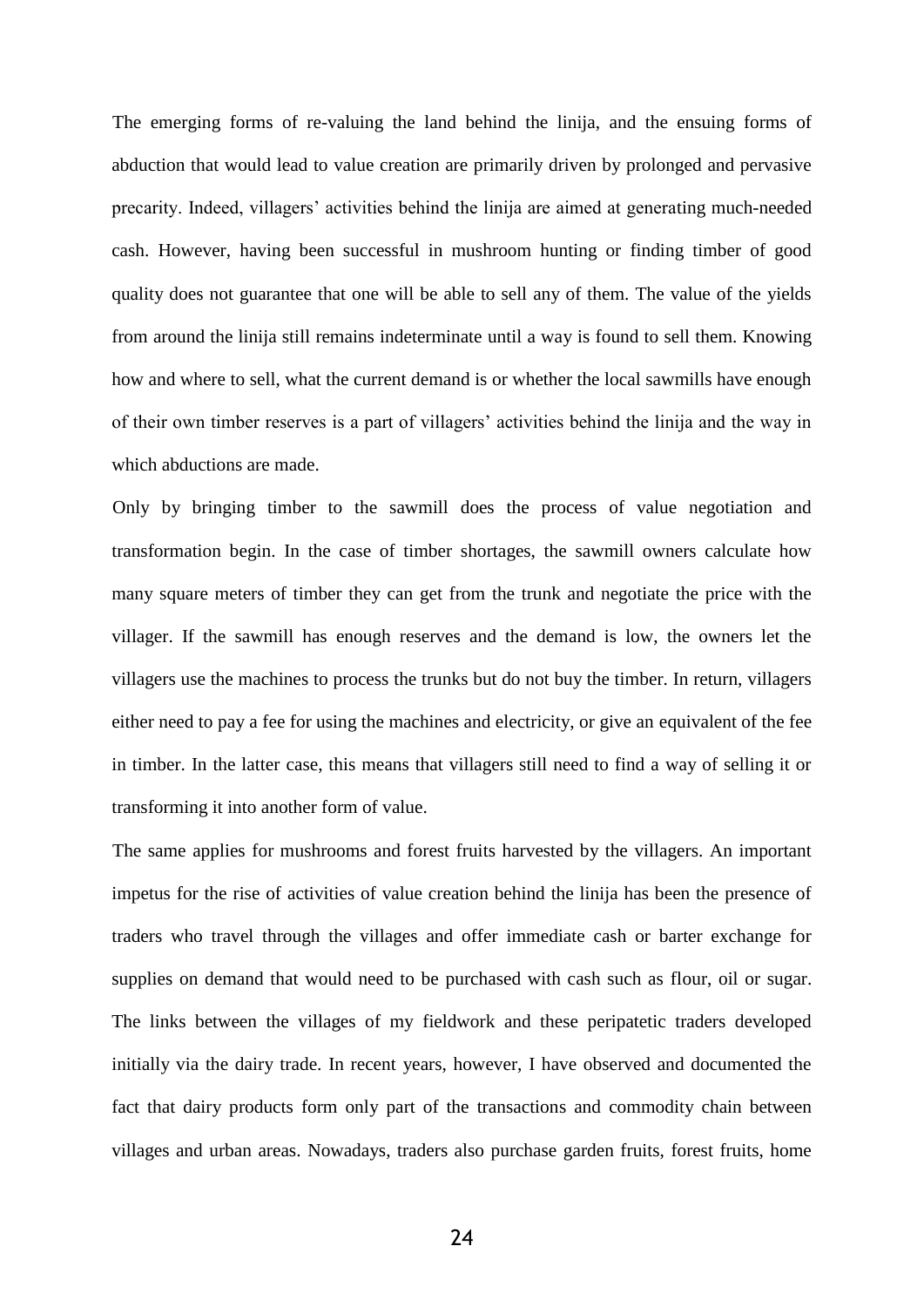made jams, mushrooms, honey, and timber in the villages. The increasing demand for these products has been particularly noticeable among recent migrants from the villages to the suburbs of Sarajevo. This migration trend has been caused by the very same predicaments of precarity that drive the villagers who remain in the rural areas into to the forest around the linija.

#### **Conclusion**

This paper builds on Peter Sloterdijk's writings about the pervasive militarisation of the world we live in today, whereby the assault is no longer targeted on the body as such, but rather on the enemy's environment, making it unliveable for a long period of time, and thus blurring the boundaries between war and peacetime. I have attempted to ethnographically elucidate how military waste impacts upon the way people remake their livelihoods in the aftermath of conflict in postsocialist, postwar Bosnia-Herzegovina. Although military waste poses a high degree of risk, danger and uncertainty, this paper documented that it would be incorrect to conceive of military waste as merely disempowering, and as suspending or negating the potentiality of active forms of remaking livelihoods under such conditions. Instead, I have sought to elucidate two different but co-existing registers of indeterminacy in the lives of villagers that have emerged from this postsocialist and postwar historical configuration. The registers of indeterminacy emerge from villagers' engagement with the dysfunctional state whilst living in a dangerous environment that is contaminated with military waste. Specifically, I documented different degrees of people's engagement with indeterminacy - i.e. taking an active stance of disambiguation - by tracking the villagers' emerging forms of life with military waste, and the types of affects, regimes of knowing, and opportunities that military waste engenders for value creation. In rural postwar Bosnia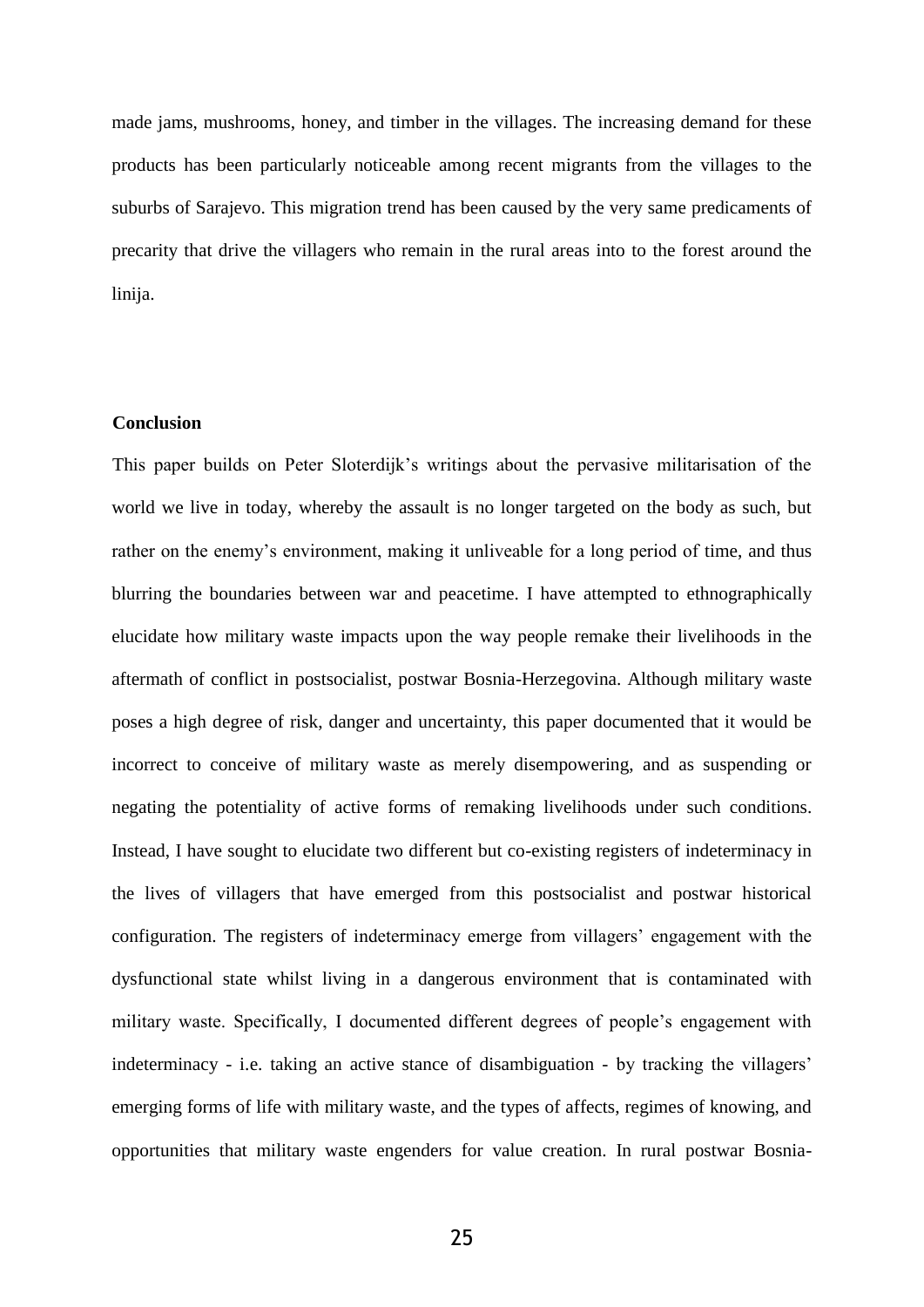Herzegovina, it is the landscape contaminated with (un)exploded military waste that is being re-configured and re-valued as a quasi-commons and a source of value vis-á-vis the prolonged economic precarity that has been exacerbated in the postsocialist, postwar years, and epitomized by privatization and subletting the forest to private logging companies. The ethnography presented above offers two further analytic and conceptual contributions to the debates on indeterminacy and waste.

Recent debates have attempted to describe indeterminacy as a conditio humana of late capitalism in which life is without the promise of stability (Tsing 2015), and as a way of rethinking the epistemological conditions of our discipline (Miyazaki 2004). In his reply to Hirokazu Miyazaki's use of the concept of hope as a "method of knowledge", whereby Miyazaki attempts to capture the spark of indeterminacy that he sees at work in all instances of hope(fulness), Stef Jansen (2015, 2016) suggested that instead we treat "hope" as an object of analysis. In other words, Jansen calls for the study of people's hopes and hopefulness as being situated in specific spatio-temporal configurations. Jansen's careful reading elucidates how many of the current anthropological debates on "hope" attempt to valorise indeterminacy as a welcome intervention into the epistemology of anthropology without engaging seriously with actual hopes as an "object of analysis" in order to avoid any form of determination.<sup>14</sup> Moreover, Jansen and other authors (Reeves 2015) re-valorise ethnography as a method enabling us to trace that which co-determines particular hopes in a given configuration. Although both positions mutually reinforce the anthropological project, I concur with Jansen and suggest that indeterminacy embedded in historical time and as a product of social and material relationships is better suited for ethnographic engagement with military waste. Thus, in this paper I have attempted to turn people's engagement with indeterminacy into an object of analysis in a particular spatio-temporal configuration (postsocialist, postwar Bosnia-Herzegovina) by paying attention to the historically- and socially-situated forms and practices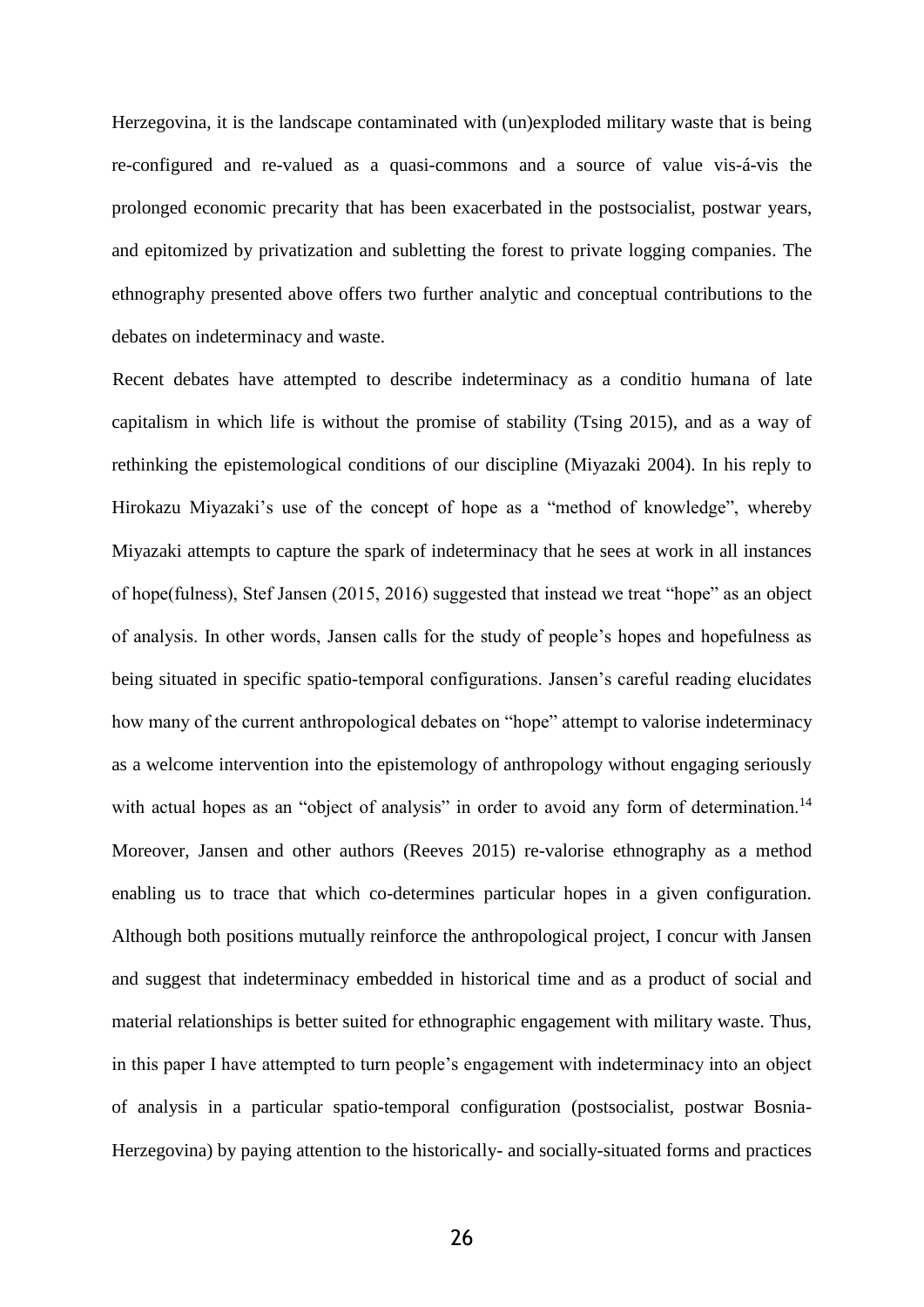of determination that foreground the ways in which villagers engage with the productive ambiguity that indeterminacy of military waste engenders.

Finally, this paper has also sought to contribute to the debates on waste and value. The central focus of these debates has been on the ways in which the value of waste is transformed, created or revalorised (e.g. Nguyen 2016; Reno 2009, 2015), and what knowledge and skills such transformations entail (Sanchez n.d.). In the case of military waste, however, it is not waste - landmines, bullets or shrapnel - that is being transformed or revalorised. Rather, it is the presence of military waste that creates the conditions of indeterminacy and opportunities for value creation in its surroundings. In the presence of military waste, new value is potentially created or transformed from anything that enters into a relationship with military waste, whether that be a tree, a path or forest, or a person's capacity to make abductions in the areas around the linija. Hence, military waste mediates rather than simply restricts how the surrounding landscape, and indeed the very forms of life themselves, will be revalued in peacetime.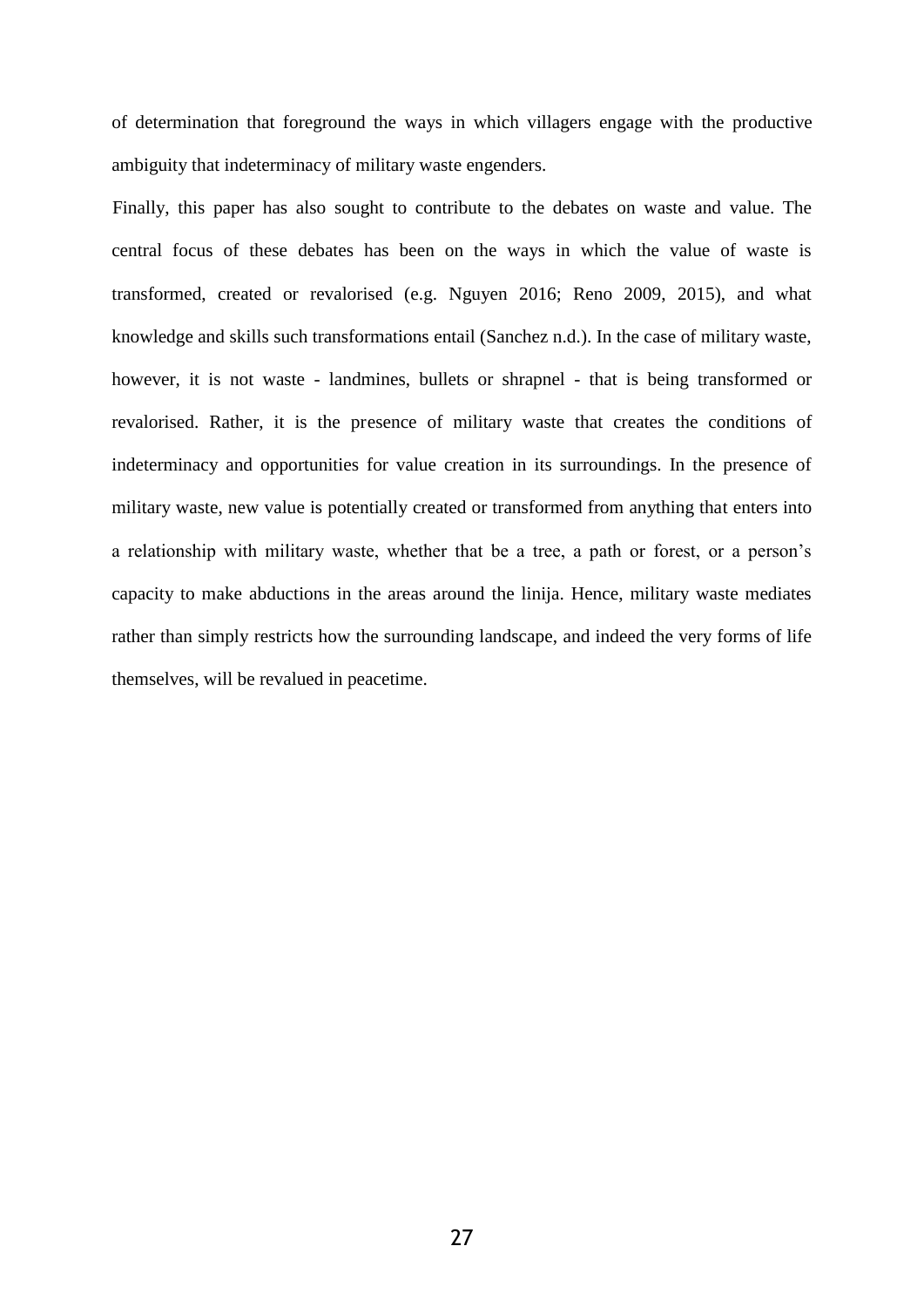#### **References**

Alexander, Catherine. 2004. "Values, Relations and Changing Bodies: Industrial Privatisation in Kazakhstan." In Caroline Humphrey and Katherine Verdery, eds. Property in Question: Appropriation, Recognition and Value Transformation in the Global Economy, 251-274. Oxford: Berg.

Alexander, Catherine and Andrew Sanchez, n.d. "The Value of Indeterminacy"

Bear, Laura. 2015. Navigating Austerity: Currents of Debt along a South Asian River.

Stanford: Stanford University Press.

Bloch, Maurice. 1998. How We Think They Think. Oxford: Westview Press.

Bolton, Matthew. 2010. Foreign Aid and Landmine Clearance: Governance, Politics and Security in Afghanistan, Bosnia and Sudan. London: I. B. Tauris.

— 2015. "From Minefields to Minespace: An Archeology of the Changing Architecture of Autonomous Killing in US Army Field Manuals on Landmines, Booby Traps and IEDs." Political Geography 46: 41-53.

Bryant, Rebecca. 2014. "History's Remainders: On Time and Objects after Conflict in Cyprus. American Ethnologist 41(4):681-697.

Gell, Alfred. 1998. Art and Agency: An Anthropological Theory. Oxford: Clarendon Press. Gilbert, Andrew. 2006. "The Past in Parenthesis: (Non)Post-socialism in Post-war Bosnia-Herzegovina. Anthropology Today 22(1):14-18.

Green, Linda. 1994. "Fear as a Way of Life." Cultural Anthropology 9(2):227-256.

Gregory, Derek. 2011. "The Everywhere War." The Geographical Journal 177(3): 238-250. Gusterson, Hugh. 2016. Drone: Remote Control Warfare. Cambridge, Massachusetts: The

MIT Press.

Harvey, David. 2004. "The 'New' Imperialism: Accumulation by Dispossession." Socialist Register 40: 63-87.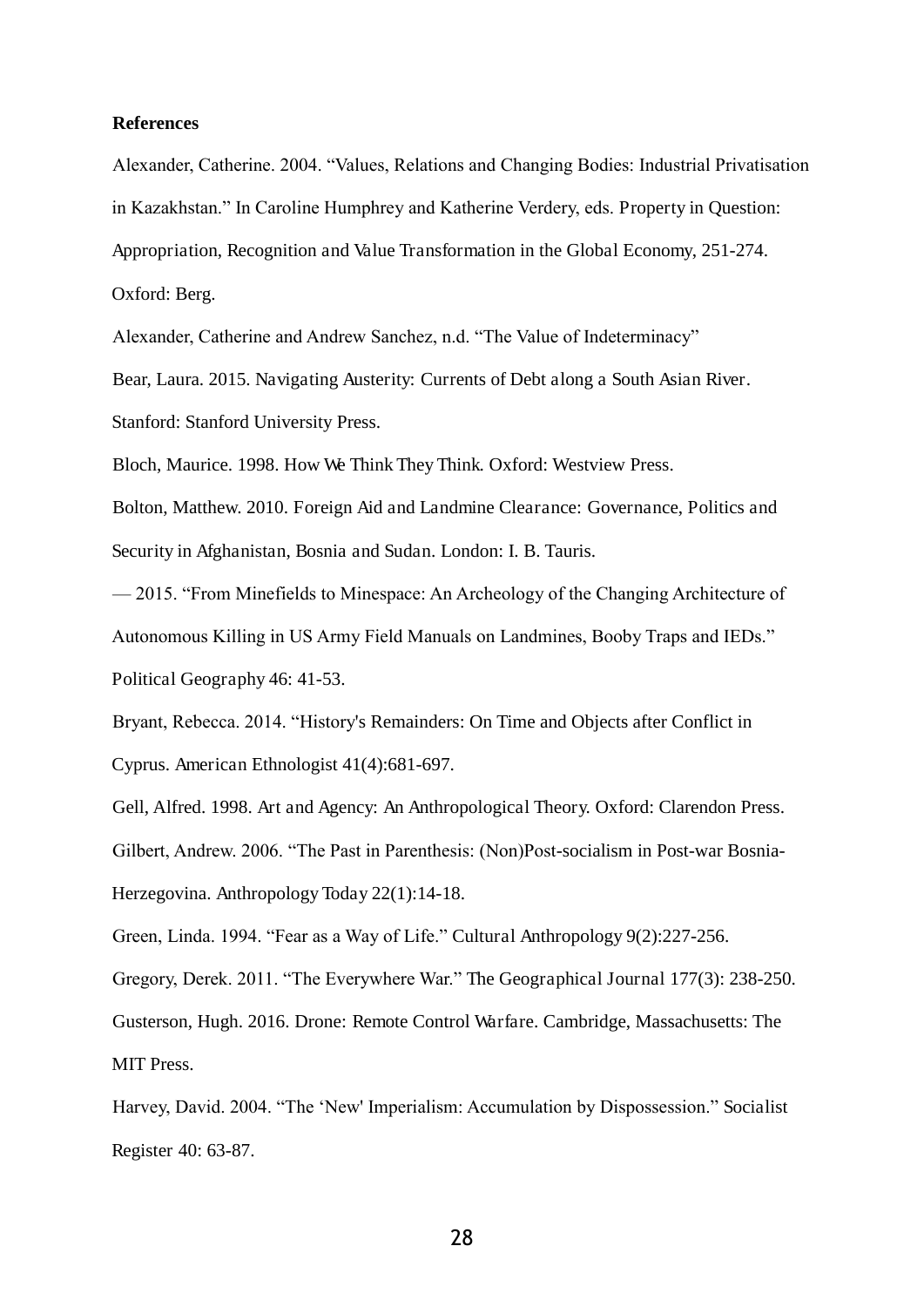Hirsch, Eric and Michael O'Hanlon, eds. 1995. The Anthropology of Landscape: Perspectives on Place and Space. Oxford Clarendon.

Hromadžić, Azra. 2015. Citizens of an Empty Nation: Youth and State-Making in Postwar Bosnia-Herzegovina. Philadelphia: University of Pennsylvania Press.

Humphrey, Caroline. 2013. "Fear as a Property and an Entitlement." Social Anthropology 21(3): 285-304.

Ingold, Tim. 2000. The Perception of the Environment: Essays on Livelihood, Dwelling and Skill. London: Routledge.

Jansen, Stef. 2006. "The Privatisation of Home and Hope: Return, Reforms and the Foreign Intervention in Bosnia-Herzegovina." Dialectical Anthropology 30(3): 177-199.

— 2015. *Yearnings in the Meantime: "Normal Lives" and the State in a Sarajevo Apartment*  Complex. Oxford: Berghahn.

— 2016. "For a Relational, Historical Ethnography of Hope: Indeterminacy and

Determination in the Bosnian and Herzegovinian Meantime." History and Anthropology

27(4):447-464.

Jansen, Stef, Čarna Brković and Vanja Čelebičić, eds. 2016. Negotiating Social Relations in Bosnia and Herzegovina: Semiperipheral Entanglements. London: Routledge.

Jašarević, Larisa. 2015. "The Thing in a Jar: Mushrooms and Ontological Speculations in

Post-Yugoslavia." Cultural Anthropology 30(1):36-64.

—2017. Health and Wealth on the Bosnian Market: Intimate Debt. Bloomington: Indiana University Press.

Keane, Webb. 2003. "Semiotics and the Social Analysis of Material Things." Language & Communication 23:409-425.

Kideckel, David A. 2008. Getting by in Postsocialist Romania: Labor, the Body, and Working-Class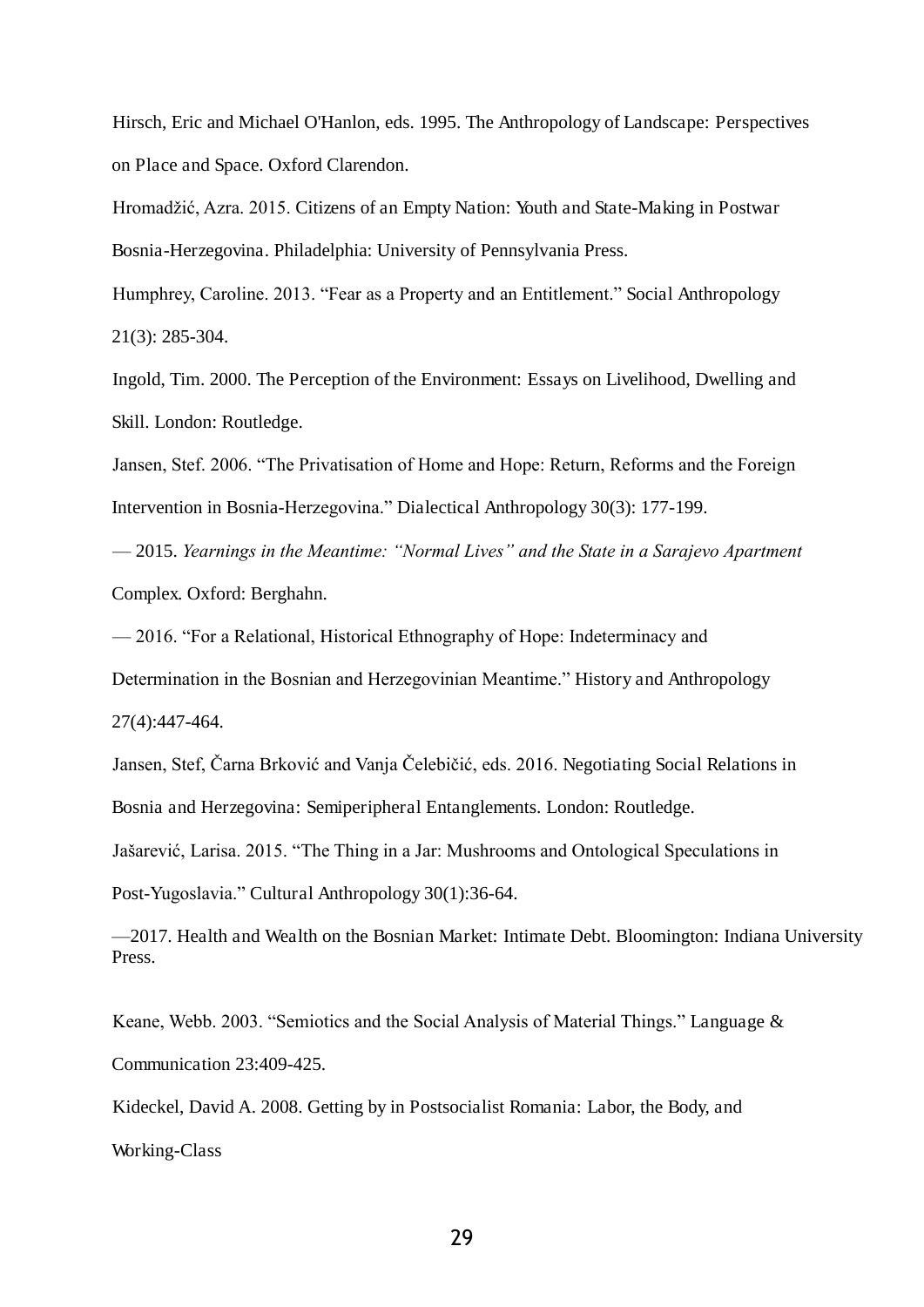Culture. Bloomington: Indiana University Press.

Kim, Eleana J. 2016. "Toward an Anthropology of Landmines: Rogue Infrastructure and Military Waste in the Korean DMZ." Cultural Anthropology 31(2):162-187.

Kurtović, Larisa. 2015. "'Who Sows Hunger, Reaps Rage': On Protest, Indignation and

Redistributive Justice in Post-Dayton Bosnia-Herzegovina." Southeast European and Black

Sea Studies 15(4):639-659.

Kwon, Heonik. 2008. Ghosts of War in Vietnam. Cambridge: Cambridge University Press.

Locke, John. 1984 [1690]. Two Treatises of Government. London: Everyman's Library.

Miyazaki, Hirokazu. 2004. The Method of Hope: Anthropology, Philosophy and Fijian

Knowledge. Stanford: Stanford University Press.

Moshenska, Gabriel. 2008. "A hard rain: Children's shrapnel collections in the Second World War." Journal of Material Culture 13(1):107-125.

Navaro-Yashin, Yael. 2012. The Make-Believe Space: Affective Geography in a Postwar Polity. Durham: Duke University Press.

Nguyen, Minh T. N. 2016. "Trading in Broken Things: Gendered Performances and Spatial Practices in a Northern Vietnamese Rural-Urban Waste Economy." American Ethnologist 43(1):116-129.

Reeves, Madeleine. 2015. "Living from the Nerves: Deportability, Indeterminacy, and the 'Feel of Law' in Migrant Moscow." Social Analysis 59(4): 119-136.

Reno, Joshua. 2009. "Your Trash is Someone's Treasure: The Politics of Value at a Michigan Landfill." Journal of Material Culture 14(1): 29-46.

— 2015. "Waste and Waste Management." Annual Review of Anthropology 44: 557-572 .

RSE. 2015. Rad 'na crno' svakodnevnica radnika Balkana. Radio Slobodna Evropa

[\[http://www.slobodnaevropa.org/a/rad-na-crno-svakodnevnica-radnika-](%22)

[balkana/26874568.html,](%22) last accessed 13 June 2016]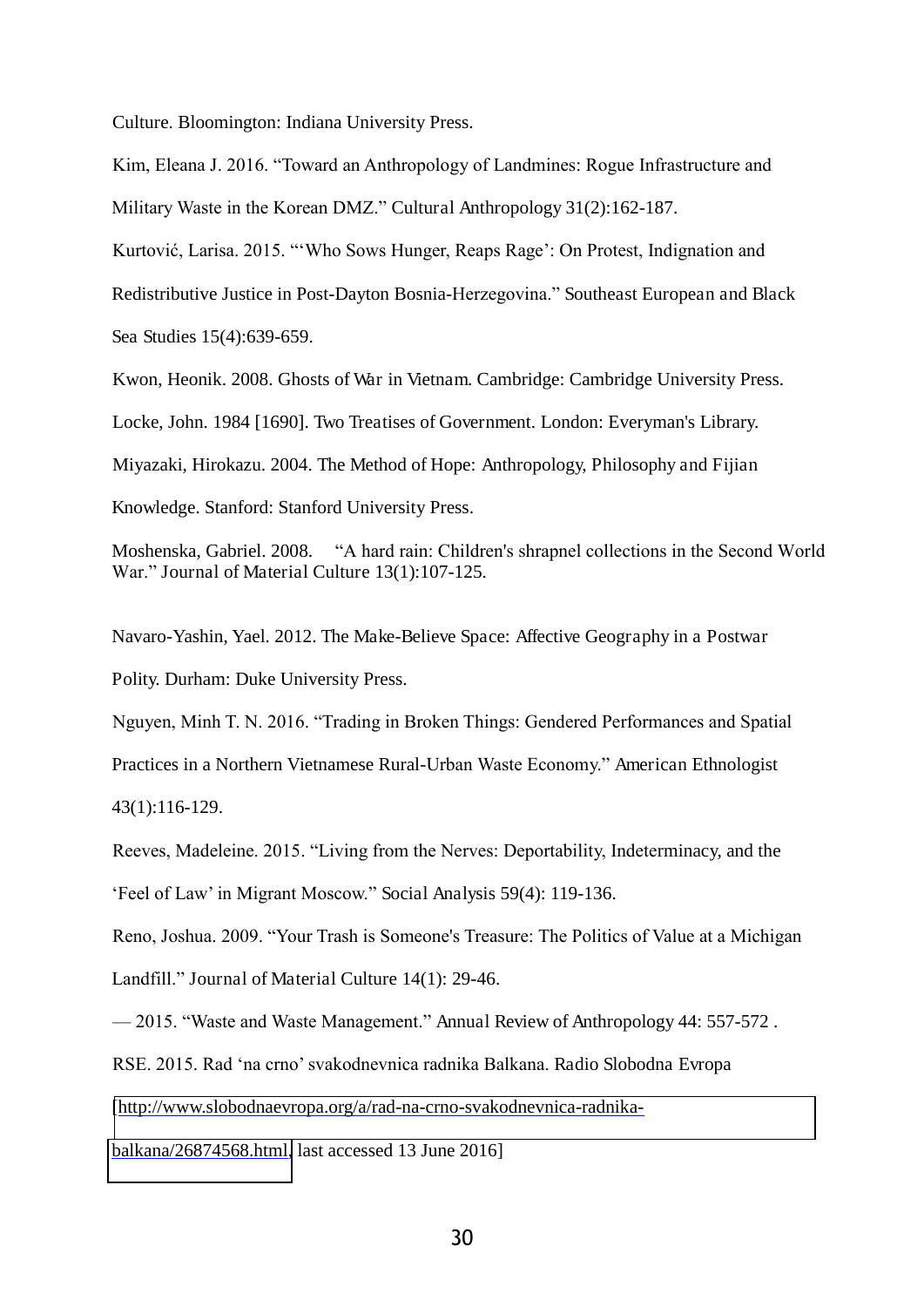Sanchez, Andrew. 2015. Criminal Capital: Violence, Corruption and Class in Industrial India. London: Routledge.

— n.d. "Creation and Transformation: Skill, Value and the Satisfaction of Scrap Work.

Sloterdijk, Peter. 2009. Terror from the Air. Cambridge, Massachusetts: The MIT Press.

Sosna, Daniel. n.d. "Mutuality under Scrutiny: Informal Economy in a Czech landfill."

Szmagalska-Follis, Karolina. 2008. "Repossession: Notes on Restoration and Redemption in

Ukraine's Western Borderland. Cultural Anthropology 23(2):329-360.

Tsing, Anna L. 2015. The Mushrooms at the End of the World: On the Possibility of Life in

Capitalist Ruins. Princeton: Princeton University Press.

 $-2005$ 

L

Unruh, Jon and Alexandre Corriveau-Bourque. 2011. "Volatile Landscapes: The Impact of

Explosive Remnants of War on Land Rights in Conflict Affected Countries." Journal of

Peace, Conflict & Development 18(1):7-25.

Weizman, Eyal. 2012. Hollow Land: Israel's Architecture of Occupation. London: Verso.

<sup>1</sup> The latest example in the story of state-sponsored terrorism in the post 9/11 era is the use of drones, the remotely operated killing machines that undermine "the structural reciprocity that conventionally, or at least ideally, defines war" (Gusterson 2016:58).

<sup>&</sup>lt;sup>2</sup> The expression "fucking mushrooms" is not a literal translation but rather the closest approximation of the meaning "jebem ti gljive".

<sup>&</sup>lt;sup>3</sup> The line divided the local units of the ARBiH (the Army of Republic of Bosnia and Herzegovina) and the units of the VRS (Bosnian Serb Army).

<sup>&</sup>lt;sup>4</sup> In the Zvijezda highlands, "the linija" did not result in the creation of a polity border after the war as was the case in other parts of postwar Bosnia-Herzegovina.

<sup>&</sup>lt;sup>5</sup> The word pašteta refers to a meat pâté that is sold in Bosnia-Herzegovina in a metal tin. It is also used metaphorically when referring to the Yugoslav blast antipersonnel mine, the PMA-2, for its resemblance to a pâté tin.

 $6$  The Dayton Consociational model has become notorious for its opacity. To give the reader a glimpse, let me cite Jansen's description here: "five presidents, fourteen executive governments with over one hundred and forty ministers, and fourteen legislative assemblies with hundreds of delegates (…) the two entities each had their own president their own parliament and the or own executive, consisting of over a dozen minsters each. The ten cantons in the Federation all had their own legislative assemblies and executives consisting of up to a dozen ministers (…) Judicial institutions were also dispersed across entities, the district and, within the Federation, across cantons. This list does not include municipal organs, local communes (MZs) or in-country and external institutions of foreign supervision" (Jansen 2015: 139).

<sup>&</sup>lt;sup>7</sup> For many of my interlocutors and friends it was often more important to be employed and have a regular job, than receiving their salary on time.

<sup>&</sup>lt;sup>8</sup> The rate varies between 27% to 50%, depending on whether illegal work is factored in (Henig 2016; Jansen 2015; Kurtović 2016).

<sup>&</sup>lt;sup>9</sup> Olovo is one of the municipalities where I have been conducting my fieldwork.